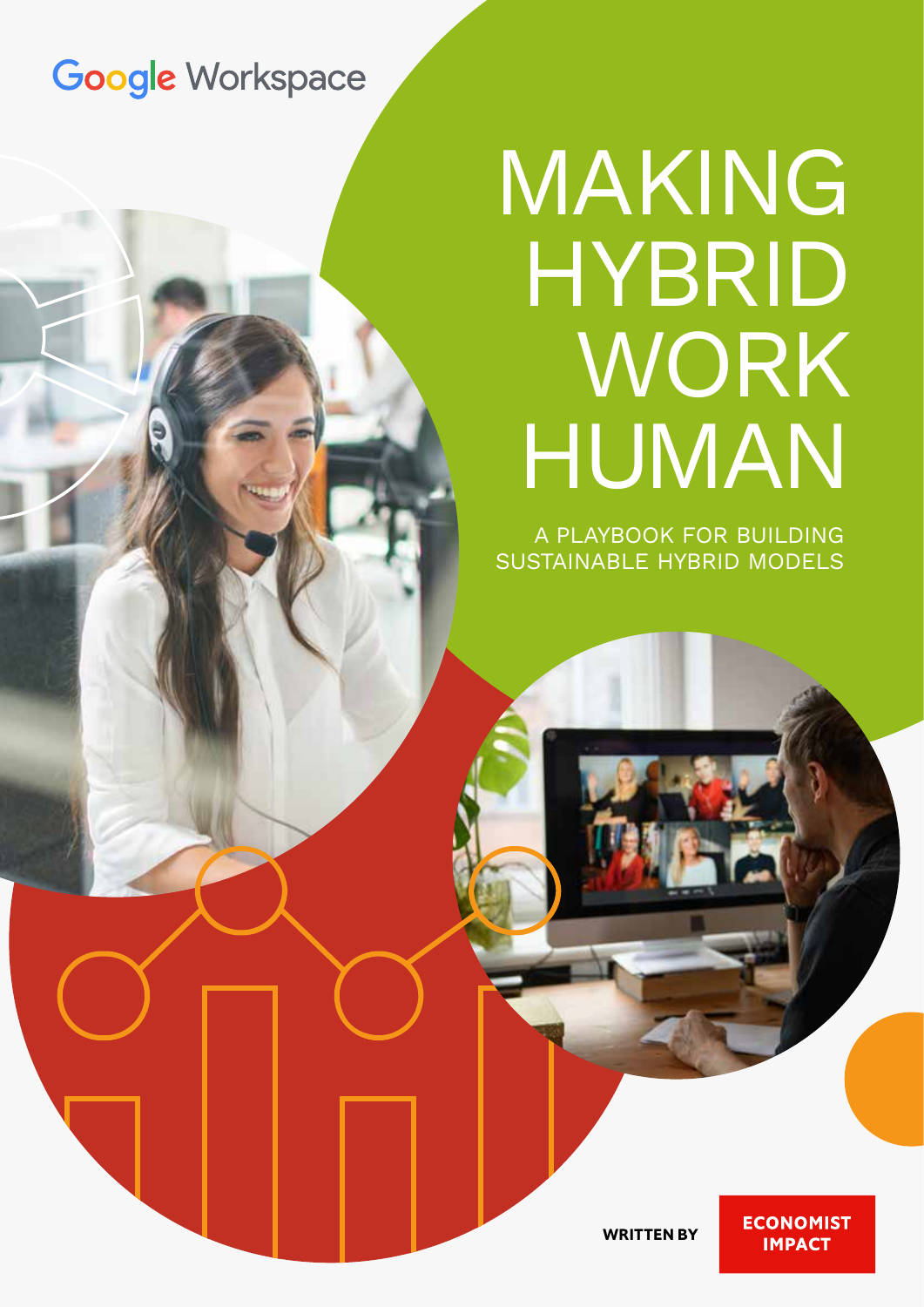#### ABOUT THE RESEARCH

*Making hybrid work human* is a multiphased research programme, conducted by Economist Impact and sponsored by Google Workspace, studying the sustainable future of emerging models of work. Building on phase 1 and 2 of the research, as well as additional expert interviews and literature reviews, this final piece of the programme presents actionable insights and recommendations for organisations to build human-centric, sustainable hybrid work models.

We would like to thank the following experts for their time and insights:

- **Ada Choi**, head of occupier research, APAC, and head of data intelligence and management, APAC, CBRE
- **Anne-Laure Fayard**, ERA chaired professor in social innovation, NOVA School of Business and Economics
- **Anita Williams Woolley**, associate professor of organisational behaviour and theory, Tepper School of Business, Carnegie Mellon University
- **Brian Kropp**, group vice president and chief of HR research, Gartner
- **David Ulrich**, Rensis Likert professor, Ross School of Business, University of Michigan; partner, The RBL Group
- **Federica Saliola**, lead economist in the social protection and jobs global practice, Work Bank
- **Harriet Molyneaux**, managing director, HSM Advisory
- **Jon Messenger**, team leader of the working conditions group, International Labour Organization
- **Jodi Oakman**, associate professor of ergonomics, safety and health, La Trobe University
- **Manish Kashyap**, global president, advisory and transaction services, CBRE
- **Nicholas A Bloom**, William Eberle professor, Department of Economics, Stanford University
- **Prithwiraj Choudhury**, associate professor of technology and management, Harvard Business School
- **Dr Sandhya Karpe,** leader of the Human Capital Centre, The Conference Board of Asia

This report was produced by a team of Economist Impact researchers, editors and designers including:

**Yuxin Lin**, project manager **Lavanya Sayal**, researcher **Wade Islan**, researcher **Sudhir Vadaketh**, writer **Amanda Simms**, copy editor **Marina da Silva**, designer

Economist Impact bears sole responsibility for the content of this report. The findings and views expressed herein do not necessarily reflect the views of our sponsor, partners or interviewed experts.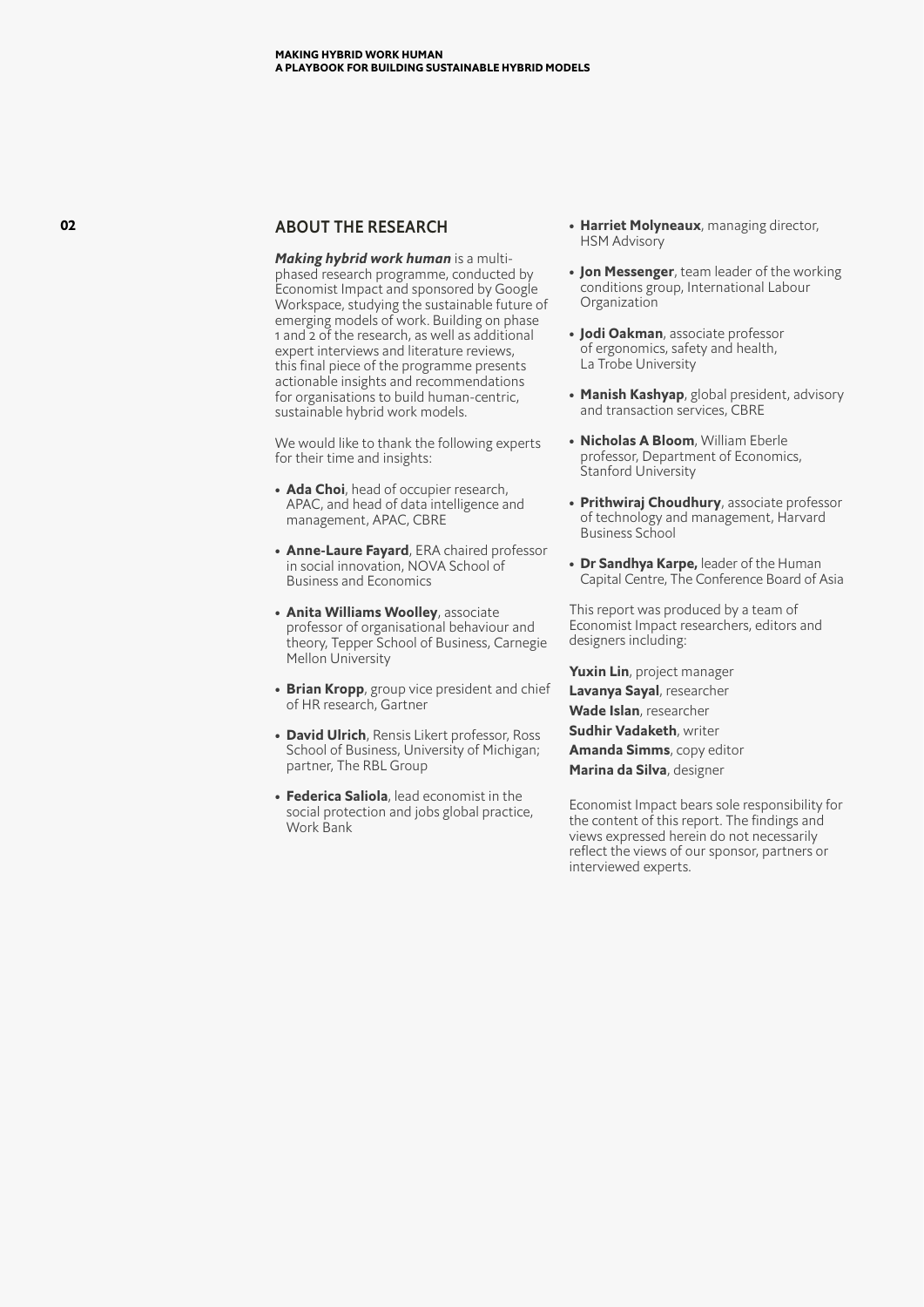### MAKING HYBRID HUMAN IS KEY TO ITS SUCCESS

Hybrid work<sup>1</sup> is here to stay. Location- and time-flexible work arrangements have increased dramatically since the pandemic's onset. Economist Impact's global survey of knowledge workers in Phase 2 of the *Making hybrid work human* programme reveals that the majority of organisations will likely persist with the pandemic-inspired hybrid work models even once normality resides. More than three-quarters of survey respondents expect flexible work models to become standard practice within the next three years and a similar share are confident that their organisations will implement them successfully.

However, hybrid work is still in its infancy and numerous challenges remain. Uneven, divergent sentiments exist among knowledge workers with regard to its benefits and challenges. Views often depend on an individual's lived experience with hybrid work, which is in turn influenced by factors such as generation, family status, corporate seniority and the ability to work remotely (see **Box 1**).

To reap the benefits of hybrid work, it is important for organisations to adopt a **human-centric** approach, putting employees at the centre of corporate policymaking and implementation. There are three reasons why this kind of approach is necessary.

First, despite the reported presence of benefits to individual well-being and work performance, hybrid work models disrupt the traditional ways that individuals communicate and collaborate, posing a threat to workplace relations. Therefore, retaining and reinforcing human connection is essential to implementing hybrid work in a sustainable way.

The majority of our survey respondents agree that: the lack of face-to-face supervision creates a sense of distrust among managers and employees; and they often feel disconnected from their organisation and co-workers.

Second, the emerging fault lines between different segments of employees as they adapt to hybrid work further exacerbates the threat

posed to workplace relations. Organisations must strike a balance between the desire for firm-wide standards and the importance of tailoring policies to meet the needs of specific groups. Failure to do so risks undermining employees' loyalty and organisational cohesion.

On this front, consideration should be given to the fact that frontline workers are more likely to feel a negative impact from limited social interactions with their co-workers on their mental health compared with non-frontline workers. And they are also more likely to feel stressed by the increased monitoring associated with flexible work.

While Gen Z/Millennials are more likely to feel stressed by the increased monitoring associated with flexible work, Baby Boomers and Gen X are more likely to report a negative impact on productivity and work-life boundaries.

The third reason why a human-centric approach is necessary is that there is an evident gap between senior managers and lower-level employees in their relative perceptions and experiences of hybrid work.

Our survey reveals that, compared with senior managers, lower-level employees are more likely to feel that they are treated relatively unfairly by flexible work models and disconnected from their organisation and co-workers. Lower-level employees are also less likely to experience increases in location and time flexibility and more likely to report that their organisation's technology stack is not very supportive.

All this suggests that senior executives must bear specific responsibilities in the hybrid work transition, including: recognising that more junior employees may have vastly different experiences of hybrid work than they do; ensuring that the voices of all employees are heard; and striving to be inclusive in their decision-making and policy implementation.

The shift to hybrid can be sustained only if made human-centric. Fostering this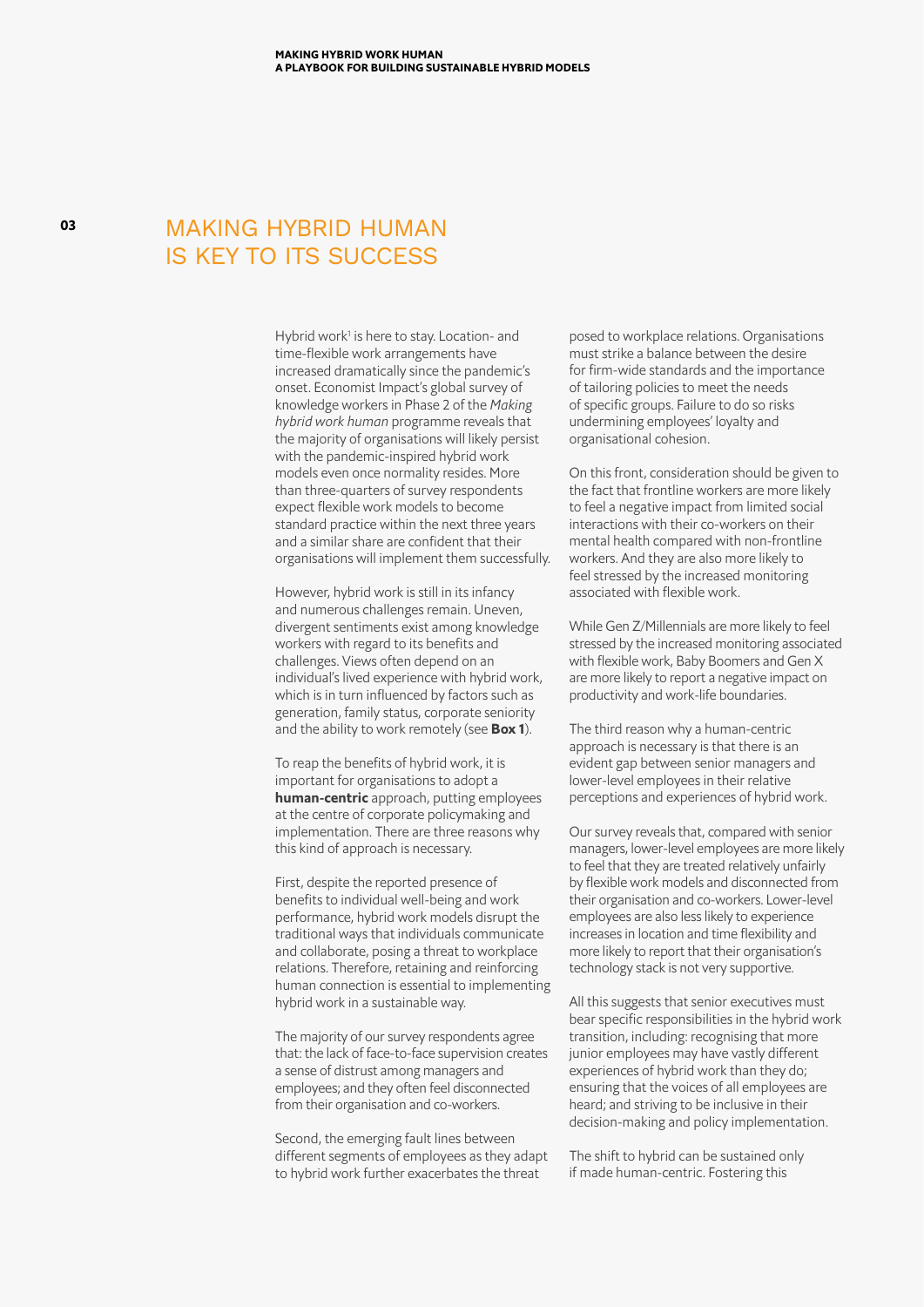centricity requires sustained, diligent efforts by organisations. To help in this journey, Economist Impact has designed a "Toolkit for building human-centric hybrid work models" (see Figure 1 on page 7). The numerous practices

and initiatives here are derived from the three main pillars of success: building a culture of trust, transparency, empathy and inclusiveness; recalibrating management mindset and practices; and investing in workplace "hardware".

#### **Box 1. Persona Analysis**

Economist Impact conducted cluster analysis on the Phase 2 survey results and identified four primary groups of knowledge workers\*. These groups hold overlapping but divergent ideas about the value and shape of hybrid work models, and represent essentialised versions of some of the different perspectives around flexible work that business leaders can expect to encounter. Across all four personas, there is a general belief that flexible work holds promise for workers and organisations. Yet their differences highlight the challenges that business leaders will face in creating effective policies for all employees.



While optimistic about hybrid work, the pragmatists place extra emphasis on this model's hurdles.

- Particularly concerned with blurred work-life boundaries
- Feel their firm's flexible work policies are yet to successfully incorporate employee input
- More likely to think that flexible work policies at their workplaces are unfair
- Report at higher rates that their organisations have not provided sufficient technology training for remote work

**Demographic:** skews towards Asia-Pacific and workers with less location and/or time flexibility



Most concerned about employee well-being, fairness and inclusion. the fair-minded also emphasise organisational improvement of culture and norms.

- Report an overall positive impact of flexible work on employee well-being, fairness and inclusion
- Believe that considerable improvement is required to improve communication, collaboration and the culture of trust at the workplace
- Hope for greater location and time flexibility
- More likely to have considered switching employers because of their current flexible work policies

**Demographic:** skews towards Latin America, Gen Z and Millennials, and more junior employees; more likely to be parents or caregivers

\*Percentages do not total 100% due to rounding.



The most optimistic about hybrid work, the evangelists are typically very satisfied with their organisation's flexible work policies

- Largely feel that flexible work has a positive impact on employees
- More likely to report that their firm's' flexible work policies have successfully incorporated employee input
- The most satisfied with their firm's remote work technology, and report sufficient training has been provided
- Report little-to-no improvement is required to make hybrid work sustainable

**Demographic:** skews towards women and non-frontline workers, and the most likely to be fully remote



# **THE FAIR-MINDED THE UNDECIDED**

This cohort isn't yet sure how they feel about flexible work, and are the least confident about the future of hybrid work.

- More likely to be working at firms that have not yet issued a policy around hybrid work
- Much more likely to be frontline workers, and report at higher rates that limited social interactions have affected their mental health
- Report technology challenges at higher rates, saying that their firm's technology provisions do not support their ability to connect, collaborate and communicate remotely

**Demographic:** skews towards Asia-Pacific and Europe, and frontline workers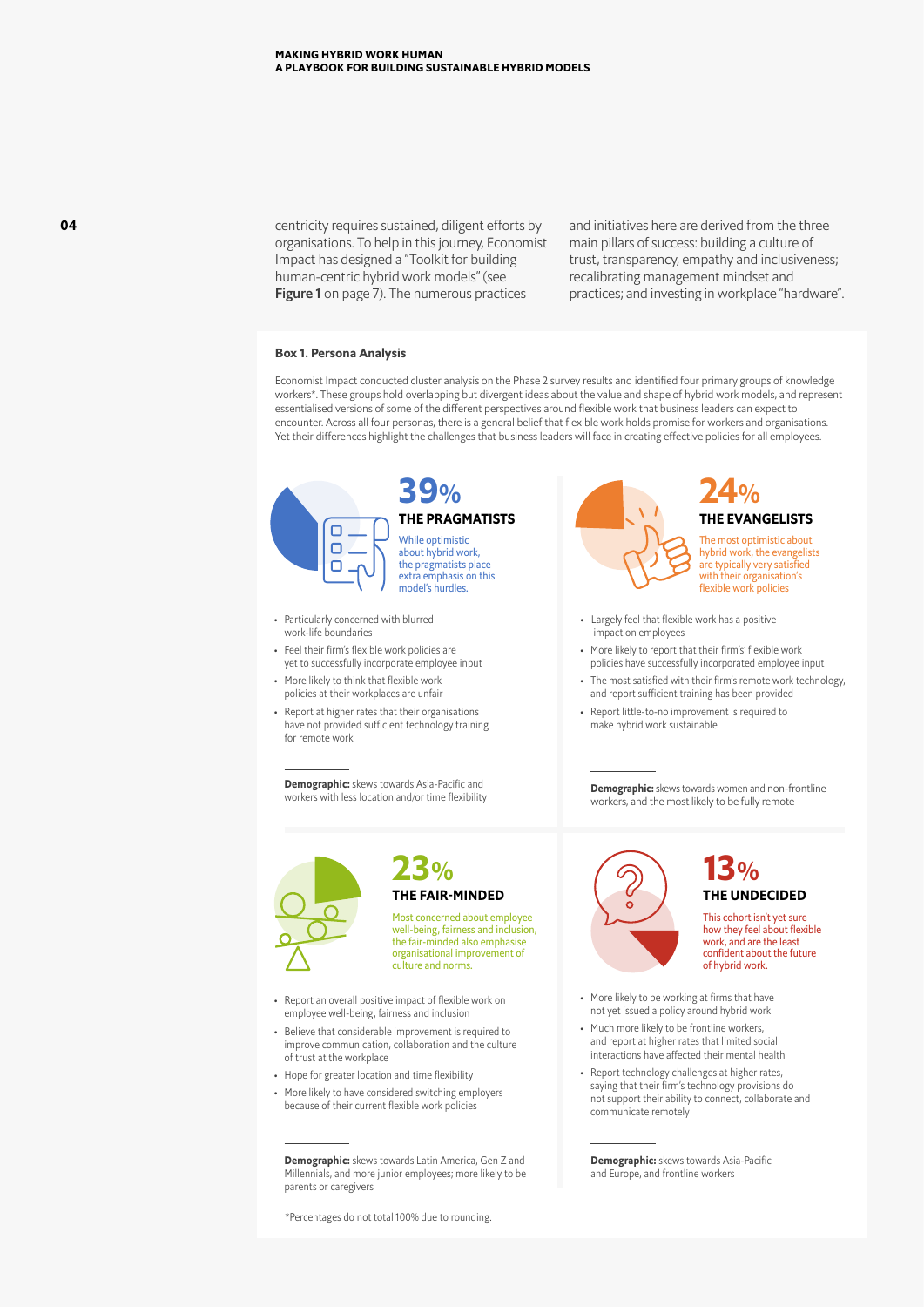**05**

## BUILDING A CULTURE OF TRUST, TRANSPARENCY, EMPATHY AND INCLUSIVENESS

A human-centric organisational culture is required to successfully establish and implement hybrid work models. The cornerstones of this culture are trust, transparency, empathy and inclusiveness. At first glance, these are qualities that modern organisations already seek to promote in their bid for corporate success. Yet this drive to cultivate each has been given added impetus by the onset of hybrid work, which, by its very nature, demands rethinking these aspects.

#### **Trust**

Trust is an important element in organisational culture. The consequences of a culture of distrust are significant, including diminished productivity, morale and motivation.2

The importance of trust grows with hybrid work, which fundamentally relies on trustbased models. The relative lack of "face-time" in hybrid models means that colleagues have

fewer opportunities to observe one another and managers have less (direct) control over their teams. Workers have fewer shared sidebar conversations that build rapport and interpersonal trust, and there is less access to situational cues to understand colleagues' efforts and outputs.

There are two main relationships for which trust is paramount in hybrid work. The first is between co-workers. The basis of successful flexible work is that employees must trust their peers and teammates to meet goals and targets regardless of their locations and work hours.3

The second is between supervisors and subordinates. Supervisors trust their subordinates to achieve set goals while granting them the autonomy to decide their work schedules. Employees, meanwhile, trust their supervisors and leaders with their wellbeing and career growth.

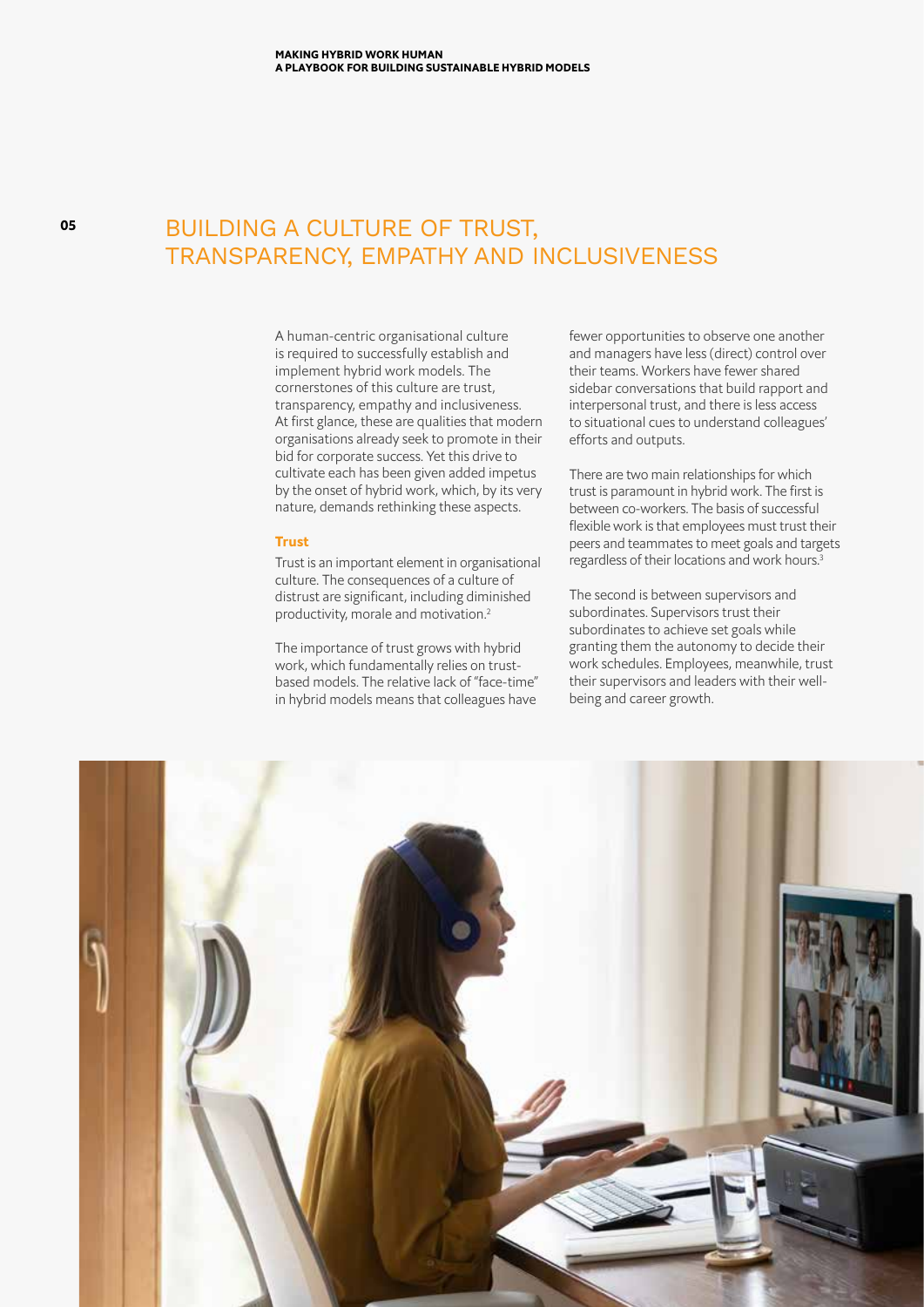"Managers can feel very uncomfortable or vulnerable when they don't see the people that they're managing," says Anita Woolley, an associate professor of organisational behaviour and theory at the Tepper School of Business, Carnegie Mellon University. "It's a matter of wanting to have tangible evidence of what's happening…building a culture of trust from the perspective of hybrid work is critical."4

There is a long way to go. Seventy-three percent of our survey respondents say at least some improvement is needed to build a culture of trust between managers and employees in their organisation.

#### **Transparency**

While trust is the glue that holds an organisation together, transparency enables trust. In general, transparency enables organisations to operate in a way that creates openness between managers and employees and among co-workers.<sup>5</sup> Implemented properly, greater transparency promotes trust between managers and employees, helps improve morale and lowers job-related stress, while increasing employee happiness and boosting performance.<sup>6</sup>

The shift to a hybrid model could disrupt regular communication and information sharing channels and workflows, hence creating uncertainties for workers. And the lack of transparent policies and clear communication can result in increased employee anxiety.<sup>7</sup>

Transparency in the hybrid workplace therefore implies that all employees should have easy and equal access to company information, policies and plans. Individuals should be able to easily share information or feedback with each other. There must

also be sufficient transparency in policyand decision-making processes. Finally, improving access to remote work resources and information is an important aspect of transparency in hybrid models.<sup>8</sup>

"Employees want clarity about work. A major contributor to burn out is not knowing how you're doing and what results you're producing," says Ms Woolley.9

#### **Empathy**

Empathy is another key enabler of trust and an important element of a human-centric organisational culture. Its importance to organisational performance has grown dramatically over recent decades. Not long ago some might have said that emotional intelligence is a soft skill that is nice to have. Today it is considered essential—especially with the hybrid work revolution.<sup>10</sup>

Different employees face different challenges as they adapt to new hybrid work arrangements. As a result, it is important—particularly for managers and leaders—to be empathetic and recognise these varying experiences.

"Managers will need to be empowered to craft appropriate solutions to the unique problems of each employee. This will require a greater investment of their time and effort," says Sandhya Karpe, leader of the Human Capital Centre at The Conference Board of Asia." 11

Being empathetic in a hybrid workplace means that an individual—either a manager or a worker—understands the unique challenges facing others as they adapt their homes and lives around hybrid work. It necessarily involves acknowledging that every individual's needs, responsibilities and levels of adaptability are unique.<sup>12</sup>

With empathy, individuals have greater sensitivity in their people-to-people interactions in the absence of in-person time. This allows employees, managers and leaders to pick up on other's feelings and reactions, connect with people on an emotional level and create a safe environment for individuals to share their concerns and limitations.

Research indicates that businesses with team leaders that look to understand the unique experiences of each team member have happier, more engaged employees.<sup>13</sup>

"Managers will need to be empowered to craft appropriate solutions to the unique problems of each employee. This will require a greater investment of their time and effort."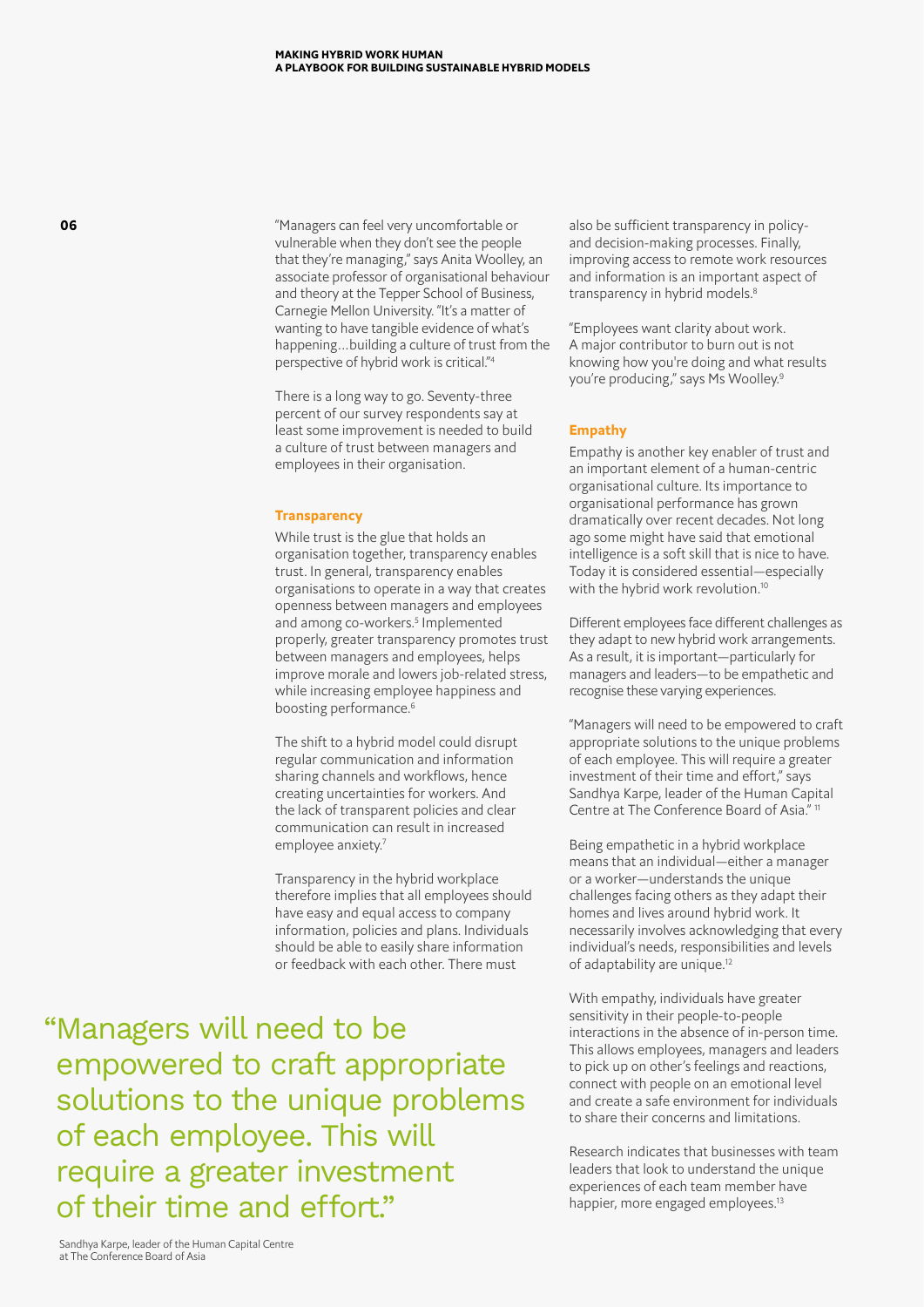#### **Figure 1. Toolkit for building human-centric hybrid work models**

| ORGANISATIONAL<br><b>CHECKLIST</b><br><b>FOR EXECUTIVES</b><br><b>CULTURE</b>                                                                                                                                            | <b>WORKPLACE</b><br><b>ACTIVITIES</b>  | <b>PRACTICES TO CONSIDER</b><br>Create diverse opportunities for                                                                                                                                                                        |
|--------------------------------------------------------------------------------------------------------------------------------------------------------------------------------------------------------------------------|----------------------------------------|-----------------------------------------------------------------------------------------------------------------------------------------------------------------------------------------------------------------------------------------|
| • Do managers trust<br>workers, and workers<br>trust their peers, to<br>accomplish work targets<br>regardless of location<br><b>TRUST</b><br>and hours?                                                                  | <b>MEETINGS/</b><br><b>SOCIALISING</b> | in-person and virtual interactions<br>• Regular team collocation<br>• Virtual water coolers<br>• Cross-functional teams<br>• Video meetings buffer time                                                                                 |
| • Do remote/frontline<br>workers trust managers<br>with their well-being<br>and career growth?                                                                                                                           | <b>COLLABORATION</b>                   | <b>Rethink collaborations</b><br>in hybrid settings<br>• Set fixed hours for collaboration<br>while allowing for asynchronous<br>collaboration                                                                                          |
| • Do all employees have<br>TRANSPARENCY<br>easy and equal access to<br>company information,<br>policies and plans?<br>• Is there sufficient<br>transparency in<br>policy- and decision-<br>making processes in           | <b>MANAGEMENT</b>                      | <b>Adjust managerial practices</b><br>• Shift towards impact-oriented<br>performance evaluation<br>• Provide training to managers<br>on managing hybrid teams                                                                           |
| hybrid settings?<br>• Are managers sensitive<br>to the perspectives and<br>experiences of different<br>EMPATHY<br>employee groups and are<br>they equipped with the<br>right skills/toolkits?                            | <b>COMMUNICATION</b>                   | Communicate clearly,<br>actively and inclusively<br>• Clearly and frequently communicate<br>new work norms, hybrid protocols and<br>processes (eg, regular re-onboarding)<br>• Encourage employees to speak up<br>and share feedback    |
| • Are workers empathetic<br>of challenges faced by<br>their peers due to<br>hybrid work settings?                                                                                                                        | <b>WORKPLACE</b><br>"HARDWARE"         | <b>PRACTICES TO CONSIDER</b><br>Improve physical work<br>environment                                                                                                                                                                    |
| • Are hybrid policies<br>adaptable to the needs of<br>different employee groups,<br>enabling them to fairly<br><b>TENESS</b><br>benefit from hybrid work                                                                 | <b>HOME OFFICE</b><br><b>SET-UP</b>    | · Include home office costs<br>as a part of pay packages<br>• Support employees in building an<br>ergonomically safe home office                                                                                                        |
| and equally participate in<br>workplace activities?<br>INCLUSIN<br>• Do all employees, regardless<br>of location, have access to<br>tools that allow them to<br>fully participate in hybrid<br>meetings and collaborate? | <b>TECHNOLOGY</b><br><b>STACKS</b>     | Using technology to its fullest<br>• Use tools/platforms that best<br>suits hybrid work structures<br>• Incorporate different groups'<br>needs into tech investments<br>• Provide training and on-demand<br>technological support tools |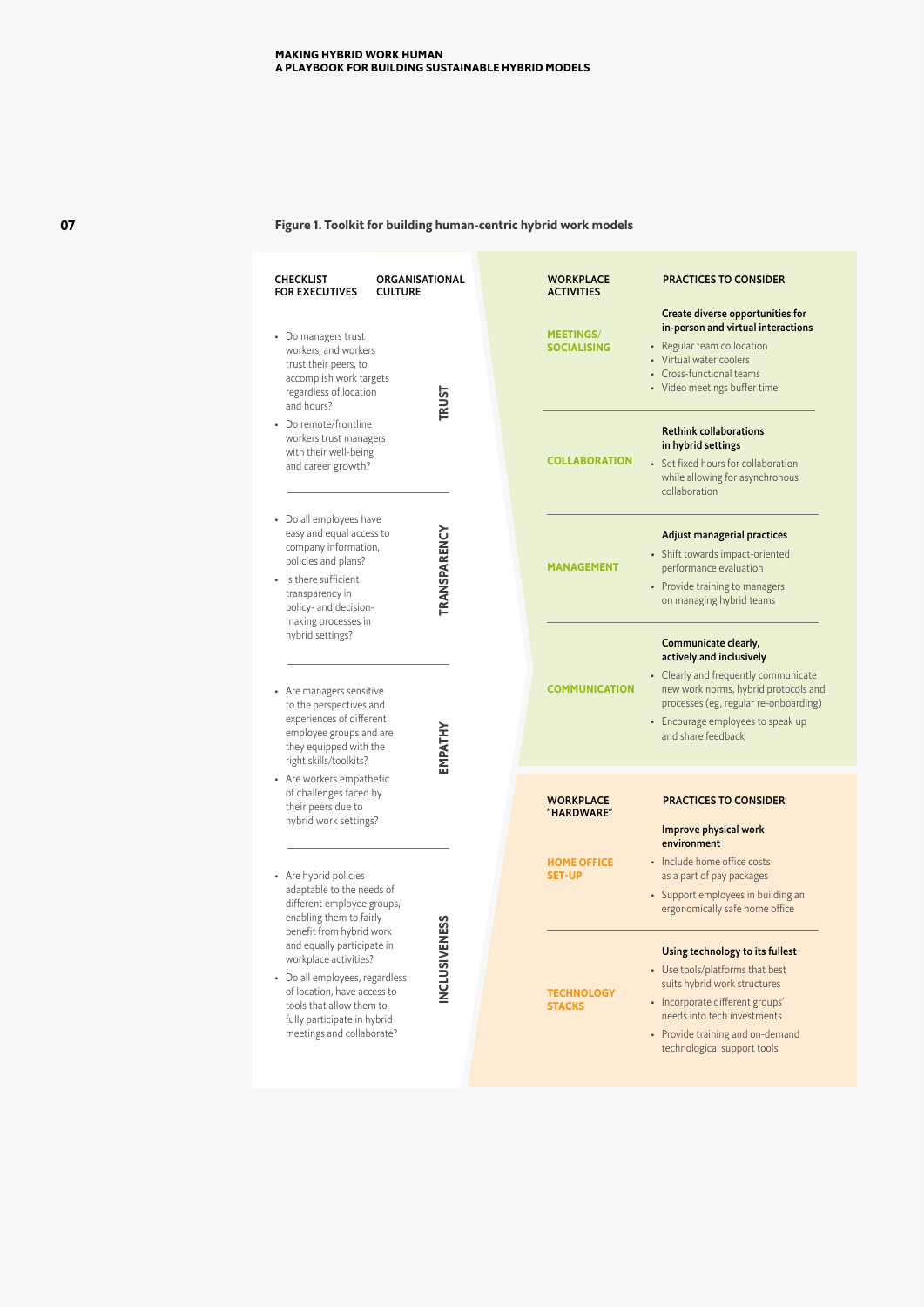However, 75% of our survey respondents say that the leadership in their organisations need to improve their understanding of employee perspectives and experiences.

#### **Inclusiveness**

Inclusiveness means embracing all employees—their unique backgrounds, experiences and challenges—and enabling them to make meaningful contributions.<sup>14</sup>

Equitable employers outpace their competitors by respecting the unique needs, perspectives and potential of all their team members. As a result, diverse and inclusive workplaces earn deeper trust and more commitment from their employees.15

In a hybrid workplace, inclusiveness should extend to frontline employees, remote workers, caregivers, women, sick employees, quarantined employees and employees with disabilities,

among other groups. Inclusiveness means taking into account their needs when formulating work policies, ensuring their fair participation in decision-making processes, and providing access to benefits from hybrid work.

Among other things, it requires managers to review benefits, work-from-home resources and other offerings to ensure they continue to accommodate employees with diverse needs as they navigate office and work-from-home schedules.16

"Flexible time is the minimum that can be offered to in-person workers—those who are either unable to telework because of the nature of their positions, or alternatively prefer not to do so," says Jon Messenger, team leader of the working conditions group at the International Labour Organization. "To the extent you can, offer at least time flexibility. Allow them to choose shift schedules, or give them the choice to work at different times."17

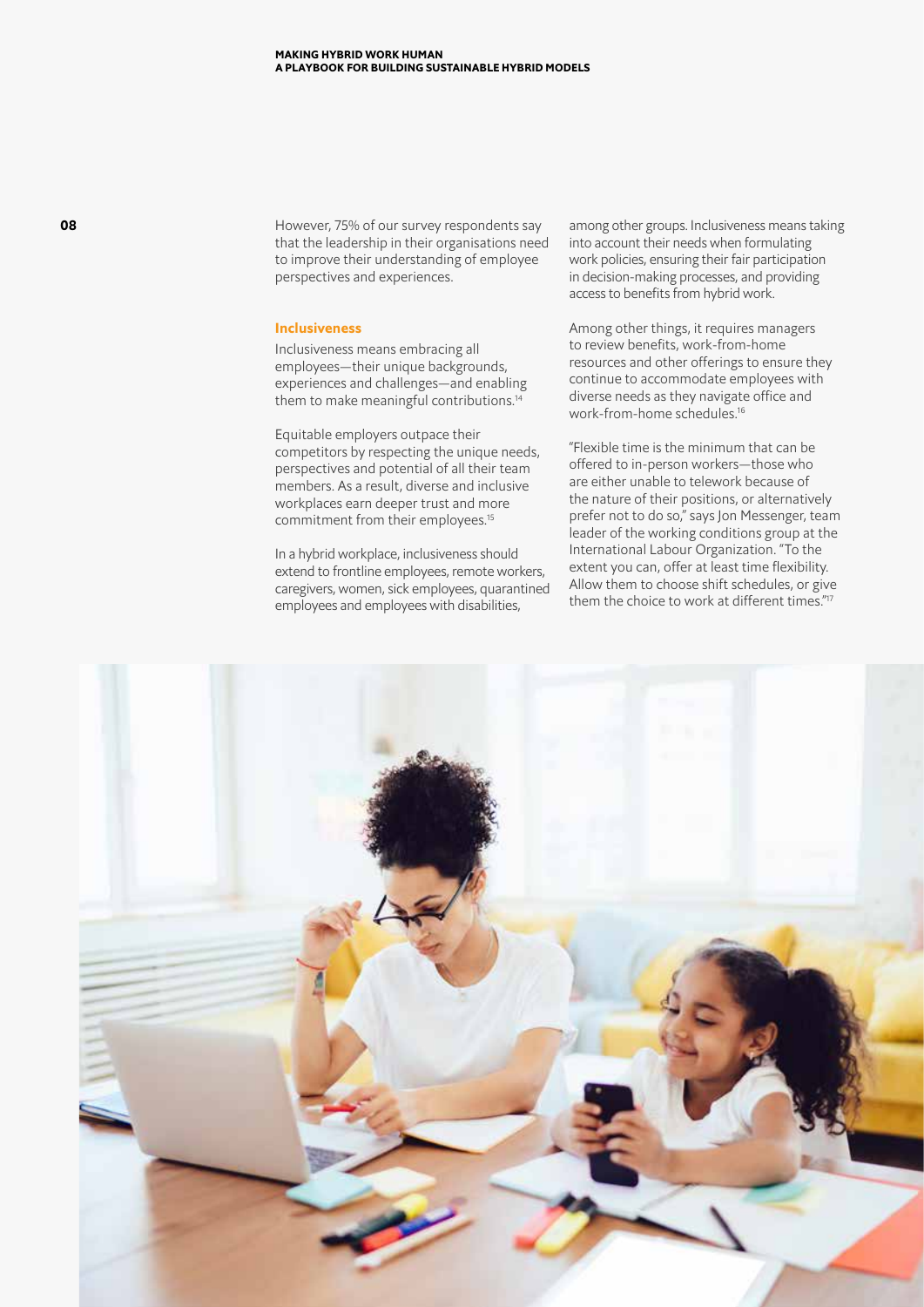## RECALIBRATING MANAGEMENT MINDSET AND PRACTICES

From management's perspective, hybrid work should not be seen just as an expected evolution in the history of work, but rather as representing a fundamentally new and different work paradigm. It creates novel challenges, which employers must address with new mindsets and organisational practices, including interaction and socialisation platforms, and collaborative workflows and management styles. Clear, active and inclusive communication is more important than ever in a hybrid work environment.

#### **Creating diverse opportunities for in-person and virtual interactions**

When designing and implementing hybrid work, it is important for employers to rethink the functions of traditional venues and platforms, where most employee interactions used to occur, while exploring new opportunities for them to connect.

"An organisation where the thinking behind building organisational culture is that 'There should be a coffee lounge for people to interact' will not survive the hybrid test," says Ms Woolley. "Such an organisation will struggle to effectively translate in-person culture into the online environment."18

It is thus important that organisations look to adopt new platforms that are purposely built for fostering connections in the online environment. These typically enable employees to organise themselves into small groups, play games with their teams, participate in informal discussions and just generally build meaningful relations in a hybrid work environment.19

#### **Regular team collocation**

As hybrid workers spend a lot of time working separately and remotely, regular team collocation (either in the office or off-site) creates opportunities for them to interact and collaborate in person with colleagues, including those who can't work remotely. This helps to foster interpersonal bonds within a team, cultivating deeper trust and empathy than is possible virtually.

There is no one-size-fits-all 'in-person' schedule that is guaranteed to work. Depending on organisation type, team function and employee needs, managers need to tailor suitable work schedules for their respective teams.

Prithwiraj Choudhury, an associate professor of technology and management at Harvard Business School, suggests a "75/25" model. He believes that for 75% of the time workers should be given the freedom to work from anywhere, but they should be physically collocated with their team for the remainder. The specifics around the 25% collocation time, he suggests, should be decided on by teams (rather than organisations or workers) so that the entire team can be present together. This in-person time should be used for counselling and mentoring sessions and social purposes. Additionally, each team should decide on whether to have more or less collocation time, based on team composition, tasks and the project.20

Sharing a similar view on collocation, Nicholas Bloom, a professor of economics at Stanford University, suggests that organisations should mandate specific in-person days of the week an important measure to avoid presenteeism bias. In partnership with employees, he says, organisations should come up with a structure to decide when they want to work remotely or in-person. For example, companies can make Wednesday an in-person meeting day. He suggests a blended approach of first collecting individual preferences; and then mandating in-person and remote days at the team or organisational level.<sup>21</sup>

Yet deciding on schedules is only part of the challenge with regular collocation under a hybrid framework. Organisations also need to fundamentally rethink what exactly employees will be doing when they are together.

Prior to the pandemic, many perceived offices as the "true" place of work, around which remote or flexible workers would revolve.

That is an increasingly outdated view, with many now believing that the office's primary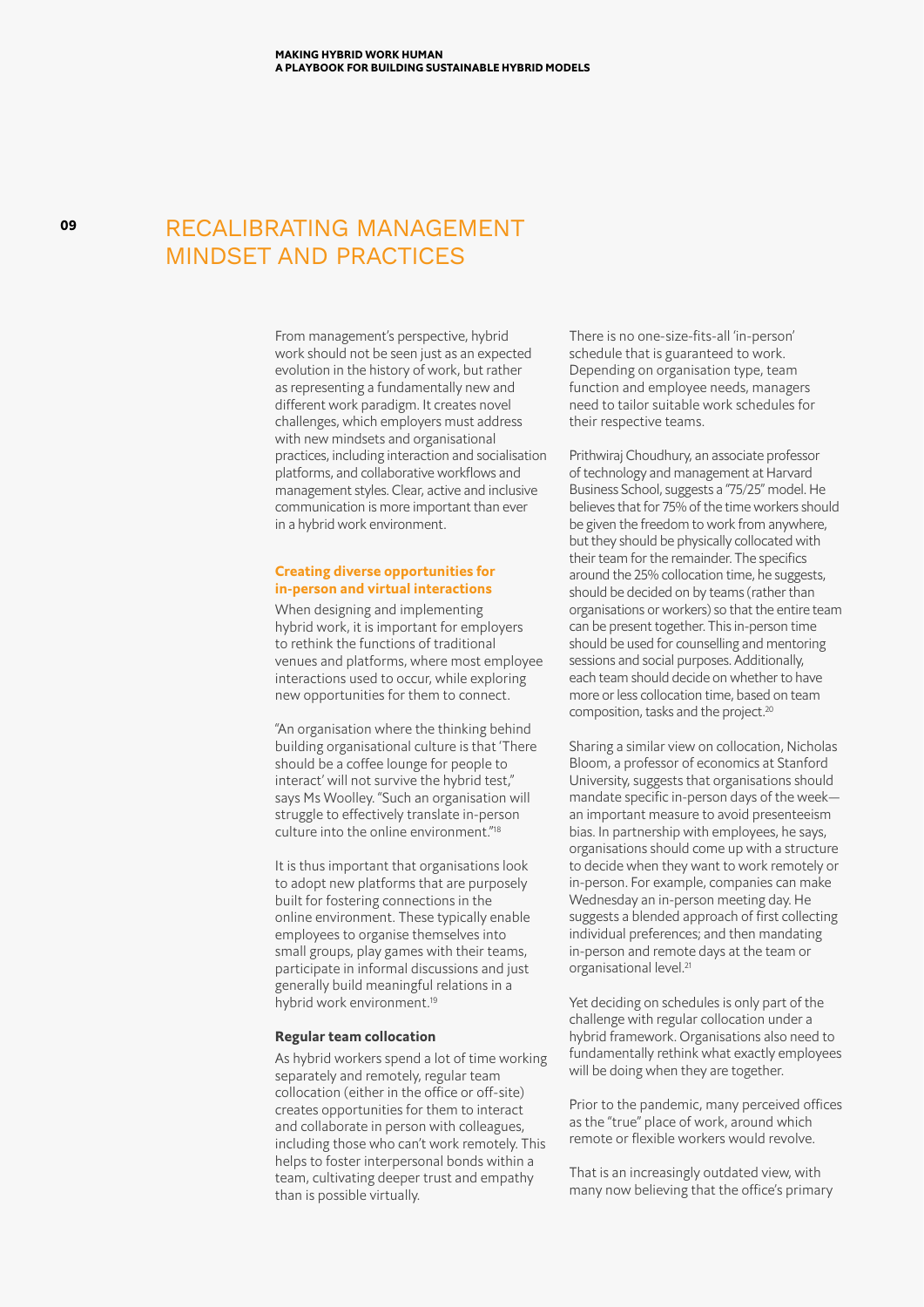**10 10 function is as a space for stimulating human** connections. "The office should feed social purposes and focus work should be done at home," says Federica Saliola, lead economist at The World Bank.22

#### **Virtual socialisation and connection**

Complementing regular collocation is enhanced virtual socialisation and connection. The best ways of achieving this have become clearer over the past few years, as different kinds of workers have garnered experience in remote work, feeding our collective understanding of virtual work life.

First, to make up for the lack of casual in-person interactions, organisations can set up virtual water coolers or hallways, which can help hybrid workers connect across teams. Employees across functions and different levels of seniority who may not know each other are brought together periodically. Group assignments can be made by either an HR officer or algorithm. As the

"Not being able to interpret people's body language well during video calls and not being able to stay after the meeting to chat can lead to a huge disconnect."

Anne-Laure Fayard, professor in social innovation, NOVA School of Business and Economics

> purpose of these gatherings is solely to broaden organisational ties, they can be designed with an explicitly social objective.<sup>23</sup> To be effective, they will have to entice both in-person and remote employees. In this way, they can improve inclusiveness.

"My research on virtual water coolers shows that under some conditions, such as repeated interactions, even five weeks is a good enough time for these informal sessions to improve a person's productivity through an improved sense of belongingness," says Mr Choudhury.<sup>24</sup>

Organisations can also enhance virtual socialisation by setting buffer times before and after video meetings. Part of the reason many workers experience video call fatigue is the fact that they tend to be run in a clinical, rapidfire way. Video conferencing strips away the opportunity for in-person interactions before and after meetings. These random, casual side conversations can help build empathy and strengthen team camaraderie. Thus teams may want to institute a 10-15 minute buffer before and/or after calls, which can help co-workers connect informally.

"Not being able to interpret people's body language well during video calls and not being able to stay after the meeting to chat can lead to a huge disconnect," says Anne-Laure Fayard, a professor in social innovation, NOVA School of Business and Economics. "It is a lost opportunity to develop informal connections. Often a lot of interesting things happen before and after the meeting."25

Similarly, another way of fostering intraorganisational interactions is through creating cross-functional teams. Our survey respondents identified "having regular crossteam meetings/events" as one of the top five practices to preserve workplace connections under hybrid work models.

These teams can help to break the silos that sometimes naturally emerge through hybrid work arrangements, thereby boosting transparency and improving both employee productivity and engagement. Creating an affinity to a team with a broader purpose can improve cohesion and collaboration across the organisation.26

Organisations can establish cross-functional and -regional teams that take responsibility for various aspects of the organisation's cultural health.<sup>27</sup>

#### **Rethinking forms of collaboration**

The combination of hybrid schedules, increased flexibility and distributed teams, if not managed well, can lead to collaboration failures and productivity losses. To mitigate this risk, organisations can improve collaboration in a hybrid work setting in two ways: by setting fixed collaboration hours and facilitating asynchronous collaboration.

#### **Setting fixed collaboration hours**

Having designated times for collaboration relieves workers of a lot of anxiety, especially those with household responsibilities. More than a third of our survey respondents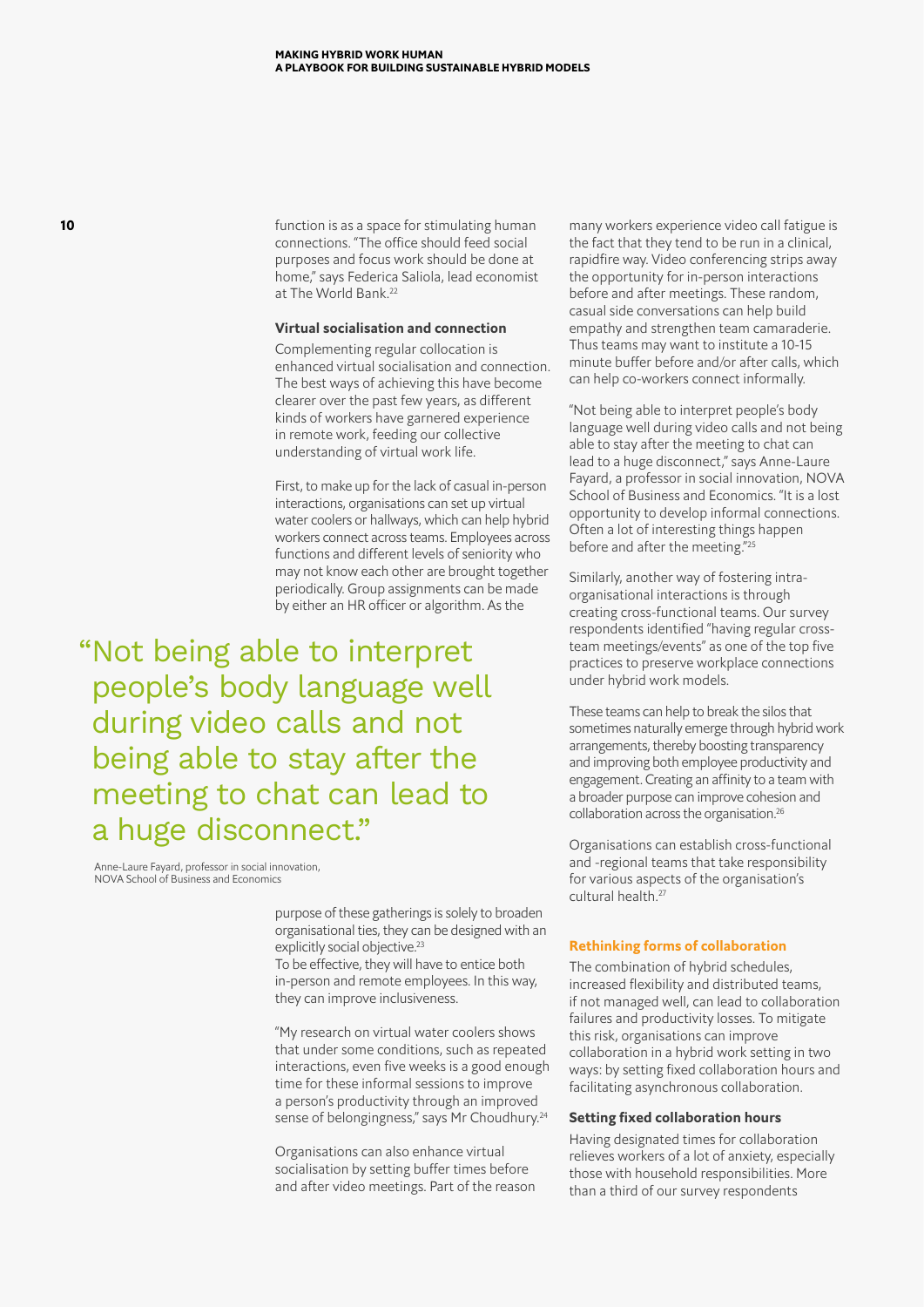

selected regular set hours for collaboration within teams as one of the most effective practices to preserve workplace connections and relations under hybrid models.

Perhaps cognisant of this worker need, companies such as Zillow have established "core work hours", for example from 10am to 2pm, when all meetings must occur, so working parents do not face penalties for being unavailable during school pick-ups and drop-offs.<sup>28</sup>

This also allows workers to then have designated focus time on their calendars, which not only boosts productivity but also relieves stress and improves mental wellbeing. All this will feed the belief among workers that their managers are being empathetic towards them.

#### **Asynchronous collaboration**

Hybrid settings allow for location and time flexibility. Asynchronous collaboration, which allows team members to collaborate without having to work on the same task simultaneously, can further extend this flexibility.

Teams can craft schedules that allow members to disconnect for set hours to concentrate, and to fit their natural energy rhythms, which can boost productivity. Enabling asynchronous

workflows thereby increases efficiency and decreases dysfunction.29

Asynchronous collaboration also helps improve equity between different groups of hybrid workers, fostering a sense of inclusiveness. For example, it provides flexibility to employees such as childcare providers. It also removes time zone bias, enabling global team members to be on an equal footing.<sup>30</sup>

Finally, embracing a balance of synchronous and asynchronous collaborations and creating a culture where breaks are encouraged will help counter online fatigue. Over two-thirds of our survey respondents think that there are currently too many virtual meetings.

Asynchronous collaboration cannot happen without technology that makes context and information sharing more durable across time and space. Its successful implementation requires organisations to take into account different responsibilities and needs among employees and adopt appropriate technological tools that can best support the process in hybrid work environments.

"So many tasks can be achieved asynchronously if workers are trusted and given the right tools," says Ms Woolley. "A lot of meetings where people are just giving status updates don't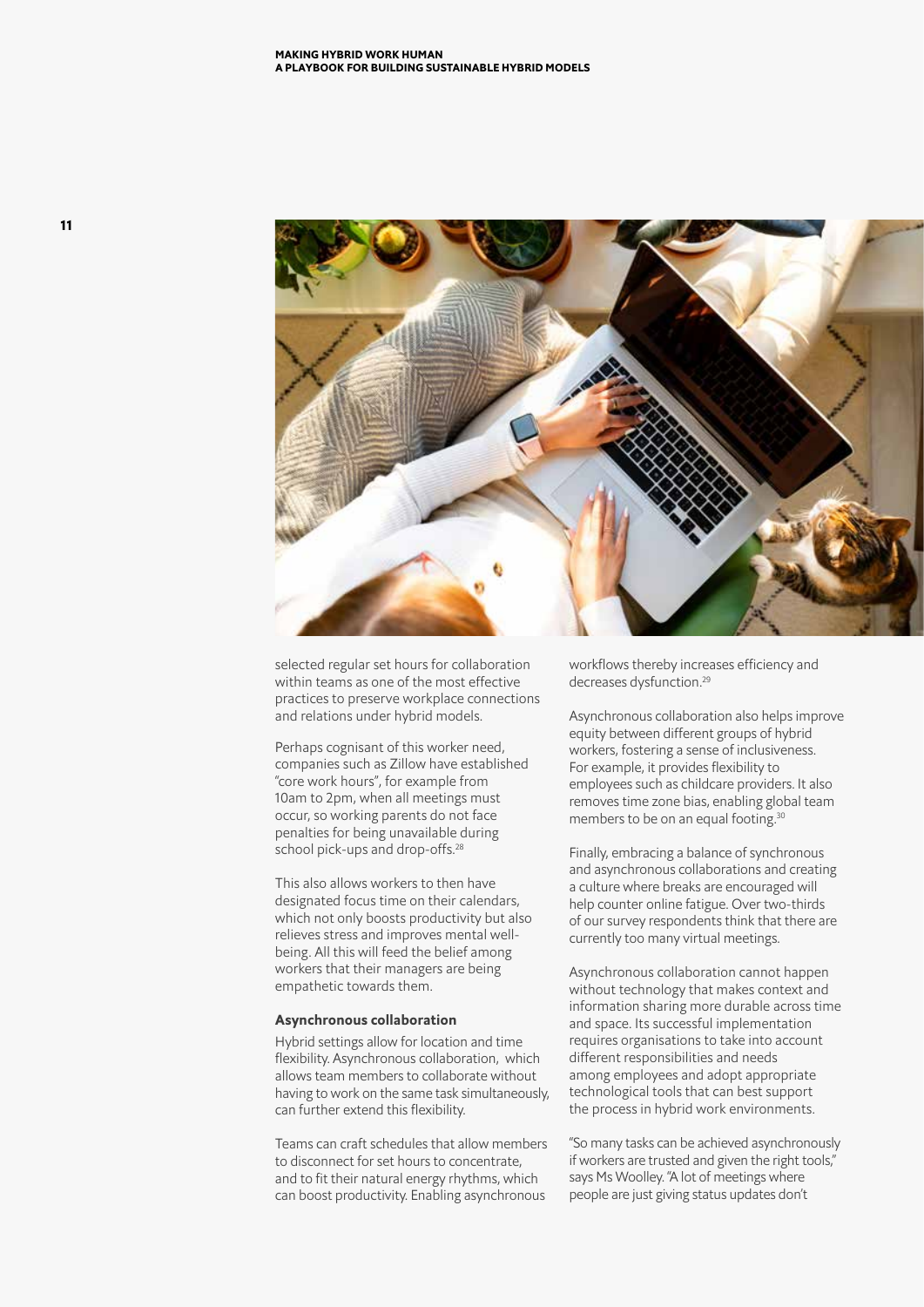**12 12 12 necessarily need to happen. Instead, using** a task tracking tool—even a digital checklist can easily solve this problem."<sup>31</sup>

#### **Adjusting managerial practices**

The manager-subordinate relationship is different in a hybrid work set-up than in a traditional workplace. There are several reasons for this, but perhaps the most important is that without the same amount of in-person connection, it becomes trickier to assess the other person's actions, thoughts and intentions.

Over the course of the past two years, employees everywhere have collectively sought more empathy and understanding from their managers as they cope with the realities of flexible work. Yet it is just as important for organisations to equip their managers with the right training. The brave new world of hybrid work can be daunting for both managers and subordinates.

Thus when it comes to adjusting managerial practices, organisations should focus primarily on two things: reorienting towards impactbased performance evaluations; and providing leadership and managerial training.

#### **Shifting towards impact-oriented performance evaluation**

The tension between evaluating a worker based on their process (eg, hours spent working) versus their output is an old one. "Face time" has long been an important (unofficial) metric in many work cultures. The current hybrid work revolution has brought all this to the fore, as increased location and time flexibility makes it more difficult to observe individuals' work processes. Some managers have resorted to more intensive electronic monitoring.

The reality is that management by observation leads to an inaccurate assessment of performance. 'Time spent at desk' or 'number of hours online'

"So many tasks can be achieved asynchronously if workers are trusted and given the right tools."

Anita Woolley, associate professor of organisational behaviour and theory at the Tepper School of Business, Carnegie Mellon University does not always translate to productivity. It can also amplify presenteeism biases, which can ultimately lead to the demise of hybrid models.<sup>32</sup>

"Monitoring productivity is absolutely counterproductive. How many meetings one attends, how many hours one works, how many emails one sends out...all of those are irrelevant," says Mr Choudhury.<sup>33</sup> Even worse, monitoring can also harm the supervisor-subordinate relationship, suggests Mr Messenger. "Electronic monitoring is the ultimate invasion of trust and, in fact, counter-productive."34

Seventy-three percent of our survey respondents say that at least some improvement is needed in their organisation to improve performance evaluation approaches. Multiple experts interviewed for this study suggested organisations shift to a value-based system from a process-oriented approach. "There is a need to shift the focus from 'outputs', ie, hours spent or reports generated to 'outcomes' or real value created. The latter of course is much harder to measure," says Ms Karpe.<sup>35</sup>

This can be achieved by setting clear objectives and expectations, establishing concrete deliverables and time frames, and agreeing upon an action plan in sufficient detail. All this can help workers feel responsible and accountable. Managers can use their one-on-one check-ins (in-person or virtual) to provide real-time guidance and support. All this will help boost transparency and foster trust with employees.

"Give workers time sovereignty in exchange for concrete results," says Mr Messenger. "Then let them be."36

#### **Providing leadership/managerial training**

If organisations require a new form of management to deal with the realities of a hybrid workplace, then it follows that managers must be equipped with the right skills and toolkits to perform those roles.

A lack of managerial training can contribute to distrust in a hybrid workplace. Many supervisors haven't been trained to manage hybrid teams, causing them to fall into the trap of over-monitoring employees, which tends to backfire.<sup>37</sup>

This may explain why half of our survey respondents feel stressed because of the increased monitoring associated with flexible work.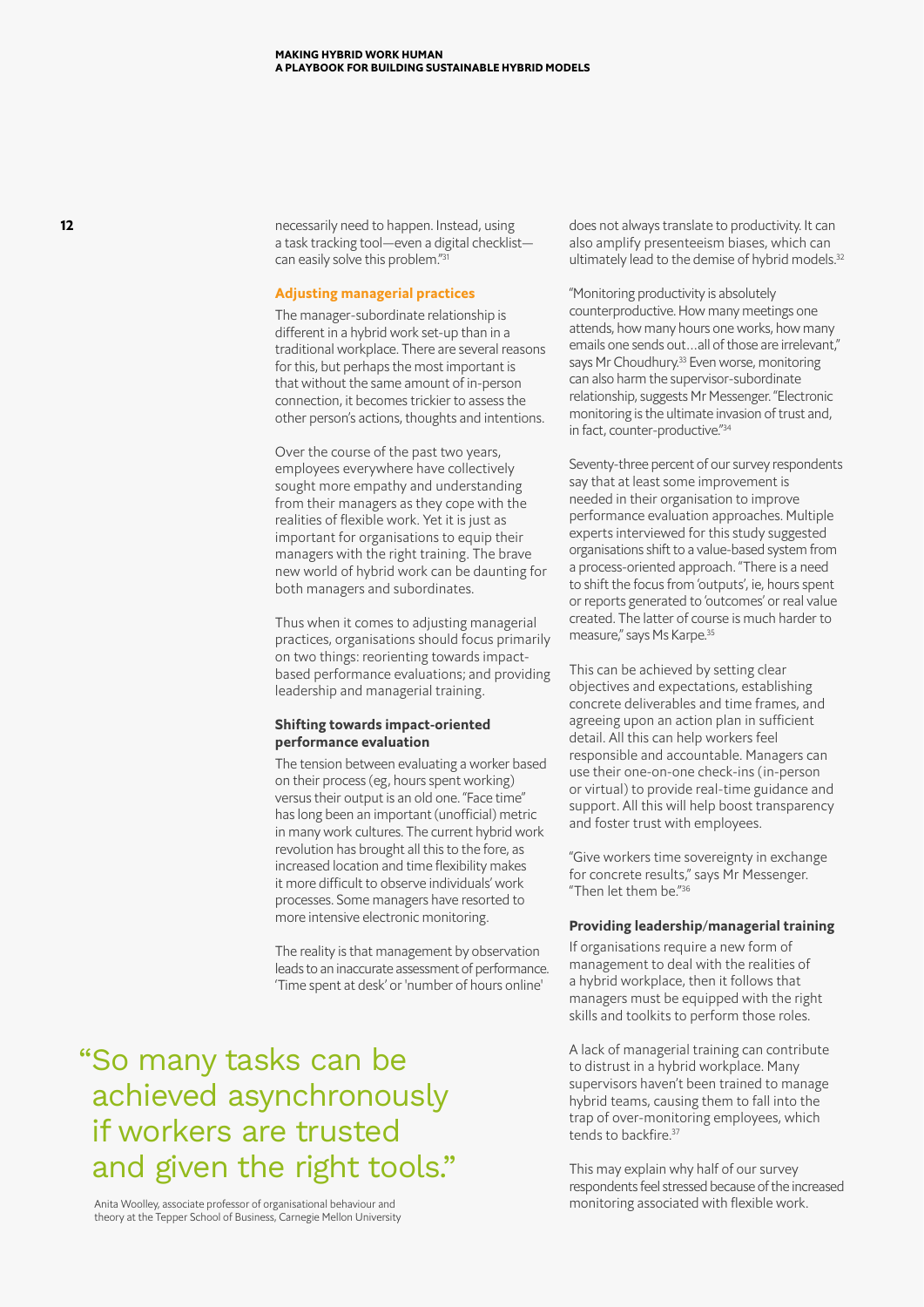**13** In line with that, 77% of respondents say that within their organisation at least some improvement is needed on training for managers that covers how to manage hybrid teams.

> Managers in a hybrid set-up need to be sensitive and empathetic about varying challenges faced by their employees a quality that may not come naturally to some. Many managers currently are under-trained, under-experienced and forced into a stressful new hybrid reality. "Managers need to be trained in not just managing employees who telework, but managing employees who are not used to teleworking," says Mr Messenger.38

Offering workshops on remote managerial skills will be helpful. So will cultivating emotional intelligence. "A manager's role will have to shift from a task manager to that of a counsellor—now they will need to be a manager of people, feelings and relationships," says Brian Kropp, group vice president and chief of HR research at Gartner.<sup>39</sup>

#### **Communicating clearly, actively and inclusively**

With fewer in-person interactions in a hybrid workplace, clear, active and inclusive communication assumes greater importance and is instrumental in increasing transparency; building trust among employees, managers and leaders; and facilitating seamless collaboration.

#### **Clear communication**

To ensure hybrid work's success, according to our survey respondents, the three most important organisational and managerial practices are: clear communication regarding job responsibilities; clear expectations regarding work hours; and clear guidelines for in-person and remote-work coordination.

Clear communication of new work norms, hybrid protocols and processes can help improve transparency and combat distrust. Leaders in a hybrid environment should be as explicit as possible when assigning items—such as documents, deliverables and deadlines—so as to improve efficiency and trust.

#### **Active communication**

There are several ways in which a more active communication strategy can deliver benefits to a hybrid workplace. For instance, a greater frequency and variety in how workers communicate (email, chat, video, face-to-face) can create an environment of psychological safety. 40,41

Some 36% of our survey respondents believe that weekly (or more frequent) catch-ups within teams is one of the most effective practices to preserve workplace connections and relations under hybrid models.

All this also involves an understanding of each team member's working styles, including the level of autonomy they are comfortable with, the method of engagement they prefer, and the periods during the day when they are most effective or creative.

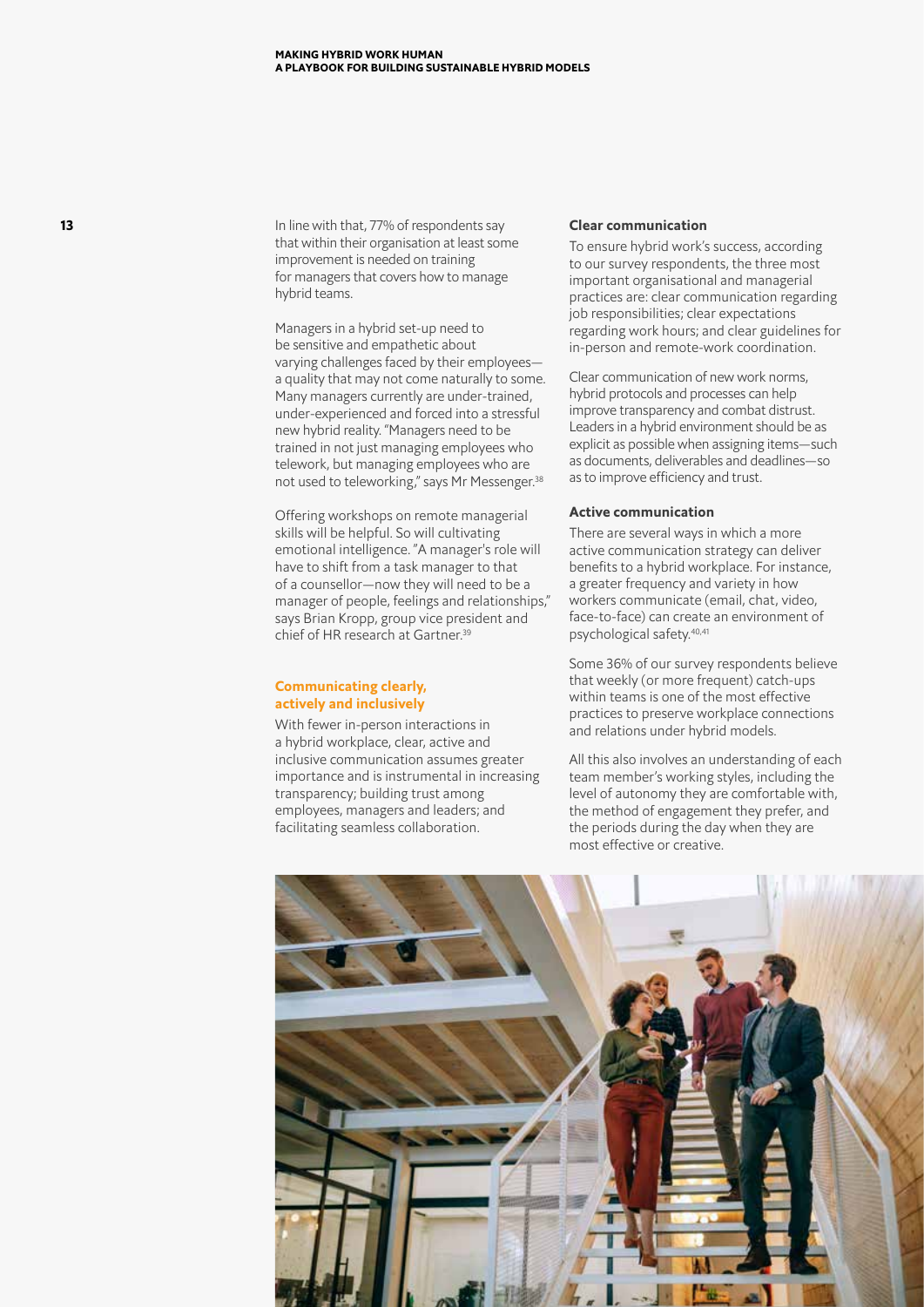**14** Meanwhile, the transition to hybrid has provided organisations with an opportunity to engage in regular re-onboarding. Because of the sweeping changes across organisations during the pandemic—such as new workers and drastic shifts in roles—it is necessary for firms to get all employees up to speed with the organisation's procedures, as well as to acquaint them with the company culture and workplace.

> Regular re-onboarding can also boost the employees' sense of belongingness, and improve employee retention and productivity.42 A third of our survey respondents believe that regular updates on overall organisation projects and achievements is one of the most effective practices to preserve workplace connections and relations under hybrid models.

Celebrating small moments—including growth, adaptability and resilience milestones—can help to make up for the lost opportunities for managers/employees to provide spontaneous feedback in a traditional work environment, for example complimenting each other after meetings, in the hall or over drinks.

Many workers receive assignments, deliver them on time, and hear back only when their managers need more work done. Active communication demands that managers do more. For instance, it is important to point

out to the broader team (whether over group messages or on a team video chat) when a remote team member has done a good job. This can make them feel recognised and build a sense of belonging.43

#### **Inclusive communication**

Being inclusive in communication methods is all the more important in a hybrid work environment, where different individuals will face unique challenges while interacting with their colleagues.

It is important that leaders share important information via email or other digital communication channels so that virtual workers are never left out. This includes not just information applicable to individual teams, but also broader corporate materials. Managers should clearly and consistently convey messages on company news, FAQs, policy changes and training resources.<sup>44</sup>

Digitising workflows through online documents that are easily accessible to all office and remote workers will help to maintain an inclusive workplace and enhance transparency.

Communication is, of course, a two-way street. Maintaining open communication lines can encourage workers to speak up. This can help leaders understand their teams better and cater policies to their needs.

"Managers need to be trained in not just managing employees who telework, but managing employees who are not used to teleworking."

Jon Messenger, team leader of the working conditions group, International Labour Organization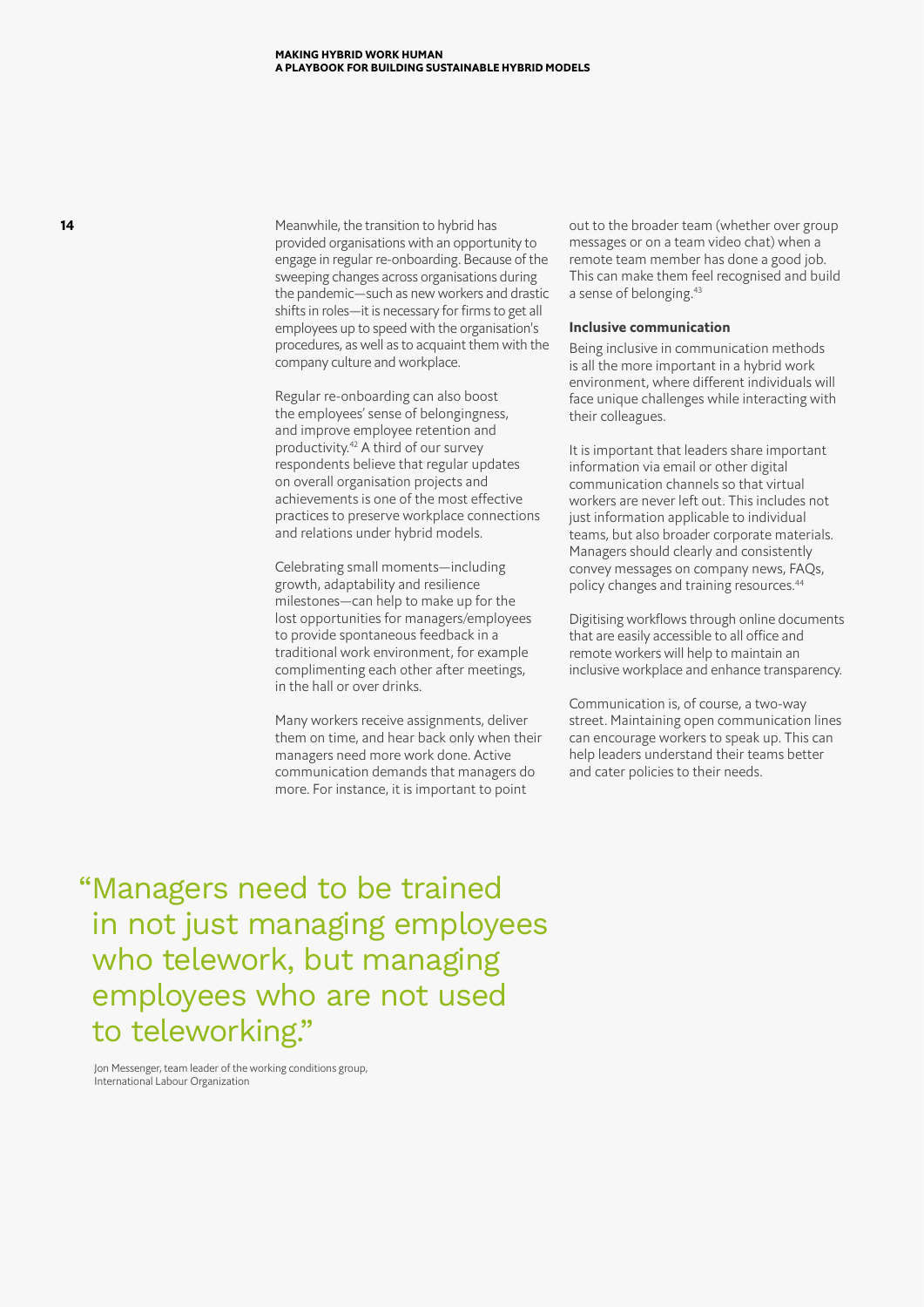### INVESTING IN WORKPLACE "HARDWARE"

When it comes to installing the right "hardware" for successfully implementing hybrid work, organisations need to think beyond traditional office space and video conferencing. According to our survey, "new technologies that allow for time and location flexibility" is the most important condition needed to achieve the long-term success of hybrid work models.

By proactively investing in employees' home office spaces and providing them with the necessary technological tools and training, organisations can not only boost productivity, but also employee well-being and connection, and ultimately organisational cohesion.

#### **Improving physical work environment at home**

One of the most basic but important things employers can do is to make sure that their workers have a decent home office set-up.

Investing in hybrid workers' physical work environment at home not only benefits their well-being and productivity, but also ensures a level playing field between on-site and offsite employees.

Nearly 80% of our survey respondents agree that employees who have suitable home office spaces are at an advantage, while 72% believe that their organisations need to increase investment in employees' home offices.

"Tech resources, home office set-ups and remote technologies should be part of the employment/pay packages," says Ms Fayard. "Wi-Fi, for example, costs a fortune in the US —employees need to be supported."45

This is especially true for younger workers and junior employees, who often lack the means to build an ergonomically safe home office without employer support.

"Junior employees are more likely to live in small spaces where they feel confined… which is not an optimal work environment," says Mr Messenger.<sup>46</sup>

#### **Fulfilling technology's potential**

To fulfil technology's potential, organisations must consider not only which technology tools to invest in, but also how to use the tools and make them accessible to all employees. Accessibility, in particular, is essential to implementing a human-centric, sustainable hybrid work model.

Companies should be creative in how they use tools and platforms to support collaboration and socialisation; successful platforms won't necessarily try to recreate the in-person experience, but instead find ways to take advantage of hybrid work structures.

#### **Using technology to best support activities in the hybrid workplace**

Video conferencing has become so ubiquitous over the past few years that each individual worker probably has strong feelings about what format works best for them.

Still, a few broad trends are becoming more apparent. Video conferencing is more efficient with smaller groups. One piece of research indicates that the efficiency of an online meeting is negatively correlated with the number of participants. (The highest efficiency occurs when there are two to five participants; the lowest when there are ten or above.)<sup>47</sup>

Nevertheless, in practice it is inevitable that some large meetings will have to be conducted online. Mr Bloom contends that while it is not optimal to conduct large online meetings, there are tools that can help improve the experience. "One simple technology is to have a lot of cameras in conference rooms/meeting rooms interacting with artificial intelligence (AI). That means when anyone is talking, they always appear to be looking into the screen eye contact is important."48

One vital part of traditional work that seems to be dissipating in the hybrid work setting is informal knowledge sharing. Distributed colleagues can't tap one another on the shoulder to ask questions or get help. Hybrid workers tend to lose out on passive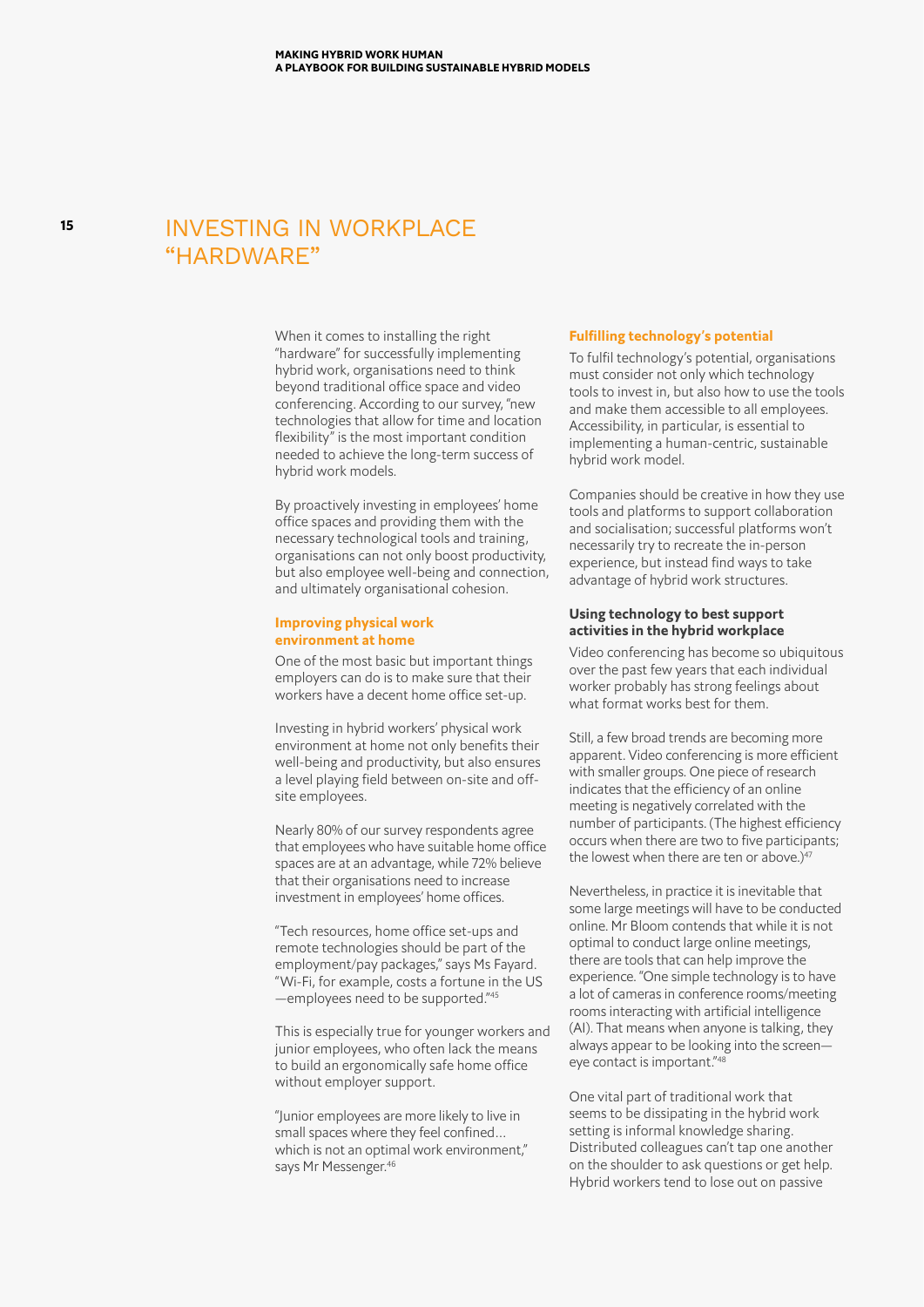**16 16 hadded a** knowledge-sharing moments and informal idea exchanges. Workplace knowledge is often not codified, even when it can be, and instead resides in people's heads.<sup>49</sup>

> One way to boost informal knowledge sharing is through central, easily accessible platforms that can emulate in-person interactions and encourage healthy discussions. Ms Fayard suggests "something similar to the Reddit model—a lot of learning takes place within online communities, and this, can be used in professional set up…this will, however, require facilitation supervision, which can create new roles."50

Frontline workers who do not have the right to work remotely can feel unfairly treated in hybrid work models. By investing in automation, organisations can extend the option of flexible work to many frontline employees. For instance, many companies have deployed automation and AI in warehouses, grocery stores, call centres and manufacturing plants.

In a global survey of 800 senior executives in July 2020 by McKinsey, two-thirds of respondents said they were stepping up investment in automation and AI either somewhat or significantly.<sup>51</sup>

Mr Choudhury describes ongoing corporate efforts in this area: "Unilever, for example, is developing/testing a digital twin model. With AI and sophisticated sensors in factories, factory workers need not be present in manufacturing facilities and can work remotely. This model is also being tested in ERs [emergency rooms] in NY hospitals and has received positive results."52

#### **Making technology tools accessible to all employees**

When it comes to accessibility, organisations need to pay attention to two components. The first is the need to closely examine the existing technology stack before, with employee

input, deciding on and investing in more. The second is the need for training and on-demand technological support for workers.

Companies need to make assessments of numerous technologies before they can decide on which ones best suit individual workers, and which are needed in the office to level the playing field for remote and in-person workers. A good first step is to examine existing technology patterns, for instance to identify where employees usually drop out or spend extra time completing a task. It pays to seek employee feedback. Often organisations introduce tools that are unnecessary and difficult to use. It is imperative that managers discuss tech needs with employees before making any assessments.53

Yet selecting and investing in the right tools will be a wasted effort if adequate training is also not provided. Not all employees are tech-savvy. Many require training to use technological tools more effectively so as to optimise workflows in a hybrid environment.

Some 76% of our survey respondents say that their organisation needs to make at least some improvement in providing technical training programmes, while Baby Boomers are more likely to report that their organisations do not provide sufficient training for all workers to effectively use technology under remote work arrangements.

Organisations should consider, among other recommended practices, creating on-demand training tools and developing bite-sized information (eg, instruction manuals), which can solve a lot of angst among employees who are not tech-savvy. There is also value in having more in-depth materials easily available.

GitLab, for example, assembled a 5,000-page, open-source handbook so that new and existing employees could easily find answers to basic questions without having to wait for replies from its IT helpdesk.<sup>54</sup>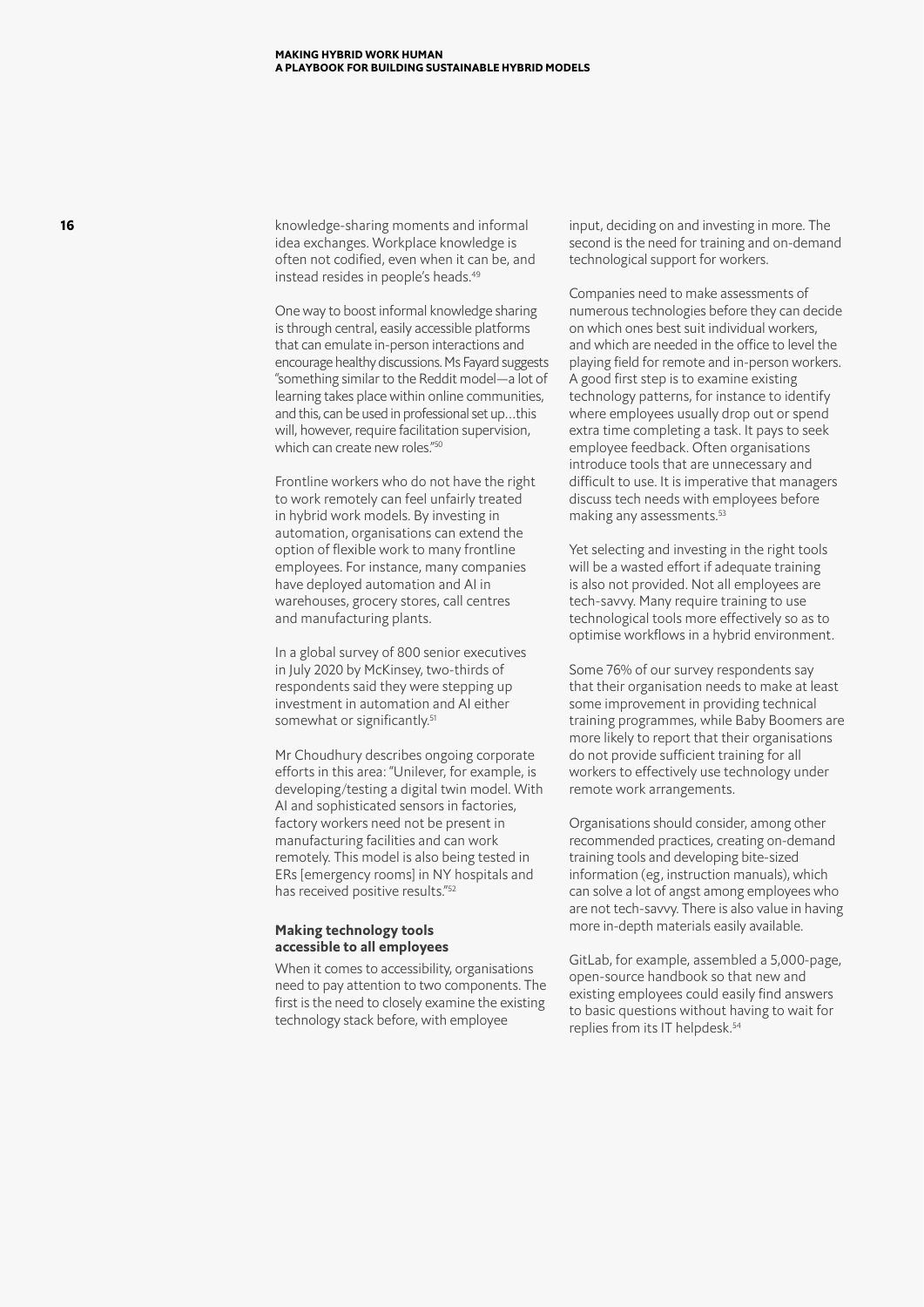#### **CONCLUSION**

**17**

Much of the hype around hybrid work appears justified. Survey results and expert interviewees all indicate that the shift to flexible work models is rapid and broad-based, and is having clear impacts on everything from individual well-being to productivity.

Nevertheless it is important to remember that hybrid work is clearly still in its infancy, as each organisation tries to ascertain how to implement it amid conflicting evidence about its relative benefits and costs. Organisations must recognise that because individuals have unique work needs, there is no one-size-fits model, and thus the *how* to implement hybrid work is key to its long-term success.

Given all that, it follows that the shift to hybrid can be sustained only if hybrid models are human-centric. For organisations to succeed, they must pay more than just lip service to this notion of putting their people at the centre of hybrid work policymaking. The "Toolkit for building human-centric hybrid work models" (see Figure 1) is not meant as an easy plug-and-play fix, but rather as a guide with values and practices that need to be regularly revisited by teams engaging in flexible work.

Its three main pillars of success function together. The workplace activities (meeting/ socialisation, collaboration, management and communication) and the workplace "hardware" (home office set-up and technology stacks) are meant to work in concert so as to foster the four elements of organisational culture: trust, transparency, empathy and inclusiveness.

Long before the pandemic, successful managers have strived to promote those four elements. Yet never before have they been so important. With colleagues working from different locations and at varying hours, any deficits in trust, transparency, empathy and inclusiveness will be much harder to mitigate, and much more potentially damaging to team morale and productivity.

It is thus of vital importance that organisations and managers regularly assess their hybrid work policies and practices within that framework. Are they human-centric? Are they helping to promote trust, transparency, empathy and inclusiveness?

Organisations that regularly answer in the affirmative will be the ones who lead us into our hybrid work future.

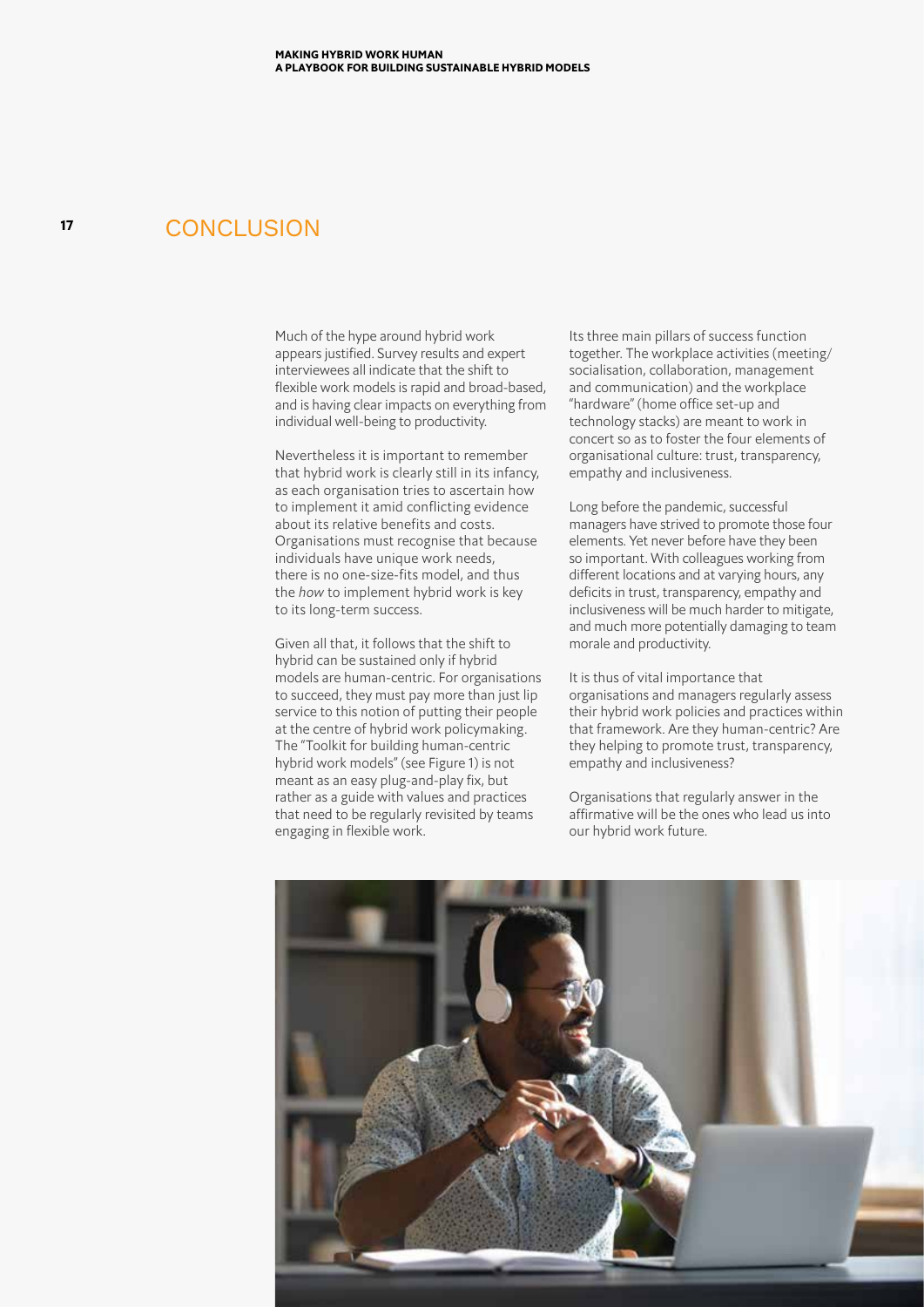#### **18** REFERENCES

- <sup>1</sup> As defined in Phase 1 of this programme, hybrid work refers to a spectrum of flexible work arrangements in which an employee's work location and/or hours are not strictly standardised. Throughout this report, we use "hybrid work" and "flexible work" interchangeably unless otherwise noted.
- <sup>2</sup> Nichols, J (2021, March 18). Professor Scott Schieman was recently quoted on the BBC website for the article "Why remote work has eroded trust among colleagues." University of Toronto, Department of Sociology. https:// sociology.utoronto.ca/professor-scott-schieman-was-recently-quoted-onthe-bbc-website-for-the-article-why-remote-work-has-eroded-trust-amongcolleagues/
- <sup>3</sup> International Labour Organization. (2020). An employers' guide on working from home in response to the outbreak of COVID-19. https://www.ilo.org/ wcmsp5/groups/public/---ed\_dialogue/---act\_emp/documents/publication/ wcms\_745024.pdf
- <sup>4</sup> Economist Impact interview with Anita William Woolley, associate professor of organisational behaviour and theory at the Tepper School of Business, Carnegie Mellon University, January 2022.
- <sup>5</sup> Buell, R W (2020, December 2). Show Your Customers How Hard You're Working for Them. Harvard Business Review. https://hbr.org/2019/03/ operational-transparency
- <sup>6</sup> Gartner. (2020, April 17). Manage Employee Stress With Flexibility and Transparency. https://www.gartner.com/smarterwithgartner/manageemployee-stress-with-flexibility-and-transparency/
- <sup>7</sup> Alexander, A, Langstaff, M, & Ravid, D (2021, November 19). What employees are saying about the future of remote work. McKinsey & Company. https:// www.mckinsey.com/business-functions/people-and-organizationalperformance/our-insights/what-employees-are-saying-about-the-future-ofremote-work
- <sup>8</sup> Gartner. (2021, September 17). Gartner HR Research Finds Organisations Can Increase Inclusion by 24%. https://www.gartner.com/en/newsroom/ press-releases/09-17-21-gartner-hr-research-finds-organizations-can-increaseinclusion-by-twenty-four-percent-in-the-hybrid-work-environment
- <sup>9</sup> Economist Impact interview with Anita William Woolley, associate professor of organisational behaviour and theory at the Tepper School of Business, Carnegie Mellon University, January 2022.
- <sup>10</sup> Rasmussen, C (2021, August 9). The one skill every leader of hybrid work needs. University of Minnesota Extension. https://extension.umn.edu/vitalinsights/one-skill-every-leader-hybrid-work-needs
- <sup>11</sup> Economist Impact interview with Dr Sandhya Karpe, leader of the Human Capital Centre, The Conference Board of Asia, January 2022.
- <sup>12</sup> Chamorro-Premuzic, T & Akhtar, R (2021, October 11). 3 Traits You Need to Thrive in a Hybrid Work Environment. Harvard Business Review. https://hbr. org/2021/08/3-traits-you-need-to-thrive-in-a-hybrid-work-environment
- <sup>13</sup> Emmett, J, Schrah, G, Schrimper, M, & Wood, A (2021, June 17). COVID-19 and the employee experience: How leaders can seize the moment. McKinsey & Company. https://www.mckinsey.com/business-functions/people-andorganizational-performance/our-insights/covid-19-and-the-employeeexperience-how-leaders-can-seize-the-moment
- <sup>14</sup> Jain-Link, P, Kennedy, J T, & Bourgeois, T (2020, January 13). 5 Strategies for Creating an Inclusive Workplace. Harvard Business Review. https://hbr. org/2020/01/5-strategies-for-creating-an-inclusive-workplace
- <sup>15</sup> WTS International. (2021, May 25). The True Value of Bringing Equity, Diversity, and Inclusion Into Your Workplace | WTS. https://www.wtsinternational.org/ events/true-value-bringing-equity-diversity-and-inclusion-your-workplace
- <sup>16</sup> Maurer, R (2021, July 6). 6 Ways to Foster Inclusion Among Remote Workers. SHRM. https://www.shrm.org/hr-today/news/hr-news/pages/6-ways-fosterinclusion-among-remote-workers.aspx
- <sup>17</sup> Economist Impact interview with Jon Messenger, team leader of the working conditions group, International Labour Organization, January 2022.
- <sup>18</sup> Economist Impact interview with Anita William Woolley, associate professor

of organisational behaviour and theory at the Tepper School of Business, Carnegie Mellon University, January 2022.

- <sup>19</sup> GitLab. (2020). Informal Communication in an all-remote environment. GitLab. https://about.gitlab.com/company/culture/all-remote/informalcommunication/
- <sup>20</sup> Economist Impact interview with Prithwiraj Choudhury, associate professor of technology and management, Harvard Business School, January 2022.
- <sup>21</sup> Economist Impact interview with Nicholas A Bloom, William Eberle professor, Department of Economics, Stanford University, January 2022.
- <sup>22</sup> Economist Impact interview with Federica Saliola, Lead Economist in the social protection and jobs global practice, Work Bank, January 2022.
- <sup>23</sup> Choudhury, P, Bojinov, I, & Lane, J N (2021). Virtual Water Coolers: A Field Experiment on Virtual Synchronous Interactions and Performance of Organisational Newcomers - Working Paper - Faculty & Research - Harvard Business School. Harvard Business School. https://www.hbs.edu/faculty/ Pages/item.aspx?num=60292
- <sup>24</sup> Economist Impact interview with Prithwiraj Choudhury, associate professor of technology and management, Harvard Business School, January 2022.
- <sup>25</sup> Economist Impact interview with Anne-Laure Fayard, professor in social innovation, NOVA School of Business and Economics, January 2022.
- <sup>26</sup> Carucci, R (2021, November 10). Rebuilding Relationships Across Teams in a Hybrid Workplace. Harvard Business Review. https://hbr.org/2021/11/ rebuilding-relationships-across-teams-in-a-hybrid-workplace
- <sup>27</sup> Bavel, J V & Packer, D (2021, September 6). From Strangers to Teammates: How Getting on the Same Wavelength Might Be More than a Metaphor. Behavioural Scientist. https://behavioralscientist.org/power-of-us-fromstrangers-to-teammates-how-getting-on-the-same-wavelength-might-bemore-than-a-metaphor/
- <sup>28</sup> Bloomberg. (2021, January 27). Work from home has the power to advance or set back equality. https://www.bloomberg.com/news/articles/2021-01-27/ work-from-home-remote-work-could-advance-or-set-back-equality
- <sup>29</sup> Gratton, L (2021). Four Principles to Ensure Hybrid Work Is Productive Work. Columbia University Libraries. https://www.proquest.com/ docview/2471848716?pq-origsite=gscholar&fromopenview=true
- <sup>30</sup> GitLab. (2020a). How to embrace asynchronous communication for remote work. https://about.gitlab.com/company/culture/all-remote/asynchronous/
- <sup>31</sup> Economist Impact interview with Anita William Woolley, associate professor of organisational behaviour and theory at the Tepper School of Business, Carnegie Mellon University, January 2022..
- 32 Elsbach, K D (2013, January 13). FaceTime and the Unspoken Bias Behind Nontraditional Work Cultures. UC Davis Graduate School of Management. https://gsm.ucdavis.edu/blog-feature/face-time-and-unspoken-bias-behindnontraditional-work-cultures
- <sup>33</sup> Economist Impact interview with Prithwiraj Choudhury, associate professor of technology and management, Harvard Business School, January 2022.
- <sup>34</sup> Economist Impact interview with Jon Messenger, team leader of the working conditions group, International Labour Organisation, January 2022.
- <sup>35</sup> Economist Impact interview with Dr Sandhya Karpe, leader of the Human Capital Centre, The Conference Board of Asia, January 2022
- <sup>36</sup> Economist Impact interview with Jon Messenger, team leader of the working conditions group, International Labour Organisation, January 2022.
- <sup>37</sup> Nichols, J (2021, March 18). Professor Scott Schieman was recently quoted on the BBC website for the article "Why remote work has eroded trust among colleagues." University of Toronto, Department of Sociology. https:// sociology.utoronto.ca/professor-scott-schieman-was-recently-quoted-onthe-bbc-website-for-the-article-why-remote-work-has-eroded-trust-amongcolleagues/
- 38 Economist Impact interview with Jon Messenger, team leader of the working conditions group, International Labour Organization, January 2022.
- <sup>39</sup> Economist Impact interview with Brain Kropp, group vice president and chief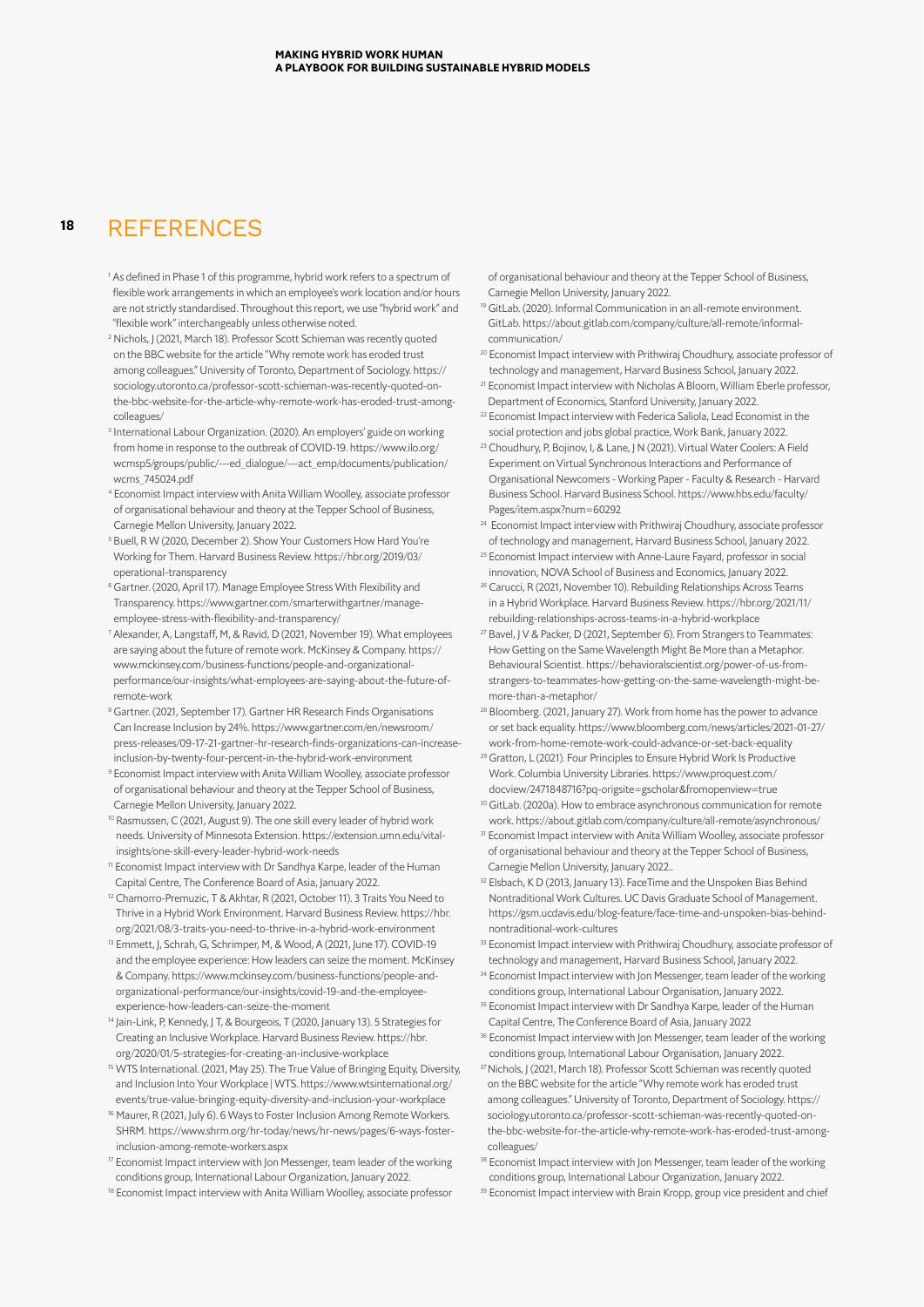**19** of HR research,Gartner, August 2021.

- <sup>40</sup> According to Amy C Edmondson, Novartis professor of leadership at Harvard Business School, who coined the term in 1999, psychological safety is the belief that one can speak up at work without risk of punishment or humiliation.Edmondson, A C, & Mortensen, M (2021, April 19). What Psychological Safety Looks Like in a Hybrid Workplace. Harvard Business Review. https://hbr.org/2021/04/what-psychological-safety-looks-like-in-ahybrid-workplace
- <sup>41</sup> International Labour Organization. (2020). An employers' guide on working from home in response to the outbreak of COVID-19. https://www.ilo.org/ wcmsp5/groups/public/---ed\_dialogue/---act\_emp/documents/publication/ wcms\_745024.pdf
- <sup>42</sup> Zucker, R (2021, June 22). How to Re-Onboard Employees Who Started Remotely. Harvard Business Review. https://hbr.org/2021/06/how-to-reonboard-employees-who-started-remotely
- <sup>43</sup> Fosslien, L & Duffy, M W (2019, February 8). How to Create Belonging for Remote Workers. MIT Sloan Management Review. https://sloanreview.mit. edu/article/how-to-create-belonging-for-remote-workers/
- <sup>44</sup> International Labour Organization. (2020). An employers' guide on working from home in response to the outbreak of COVID-19. https://www.ilo.org/ wcmsp5/groups/public/---ed\_dialogue/---act\_emp/documents/publication/ wcms\_745024.pdf
- 45 Economist Impact interview with Anne-Laure Fayard, professor in social innovation, NOVA School of Business and Economics, July 2021.
- <sup>46</sup> Economist Impact interview with Jon Messenger, team leader of the working conditions group, International Labour Organization, January 2022.
- <sup>47</sup> Taneja, S, Mizen, P & Bloom, N (2022, January 2). Comparing online to in-person meetings. VOX, CEPR Policy Portal. https://voxeu.org/article/ comparing-online-person-meetings
- <sup>48</sup> Economist Impact interview with Nicholas A Bloom, William Eberle professor, Department of Economics, Stanford University, January 2022.
- 49 Choudhury, P (2021, July 7). Our Work-from-Anywhere Future. Harvard Business Review. https://hbr.org/2020/11/our-work-from-anywherefuture?registration=success
- <sup>50</sup> Economist Impact interview with Anne-Laure Fayard, professor in social innovation, NOVA School of Business and Economics, July 2021.
- <sup>51</sup> Lund, S, Madgavkar, A, Manyika, J, Smit, S, Ellingrud, K, & Robinson, O (2021, September 9). The future of work after COVID-19. McKinsey & Company. https://www.mckinsey.com/featured-insights/future-of-work/the-future-ofwork-after-covid-19
- <sup>52</sup> Economist Impact interview with Prithwiraj Choudhury, associate professor of technology and management, Harvard Business School, July 2021.
- <sup>53</sup> Contributor, O. D. O. (2021, November 29). 5 Steps To Engage And Delight Your Employees In The Hybrid Future. Forbes. https://www.forbes.com/ sites/officedepotofficemax/2021/11/29/5-steps-to-engage-and-delight-youremployees-in-the-hybrid-future/?sh=5636c50e1321
- <sup>54</sup> GitLab. (n.d.). Handbook. https://about.gitlab.com/handbook/